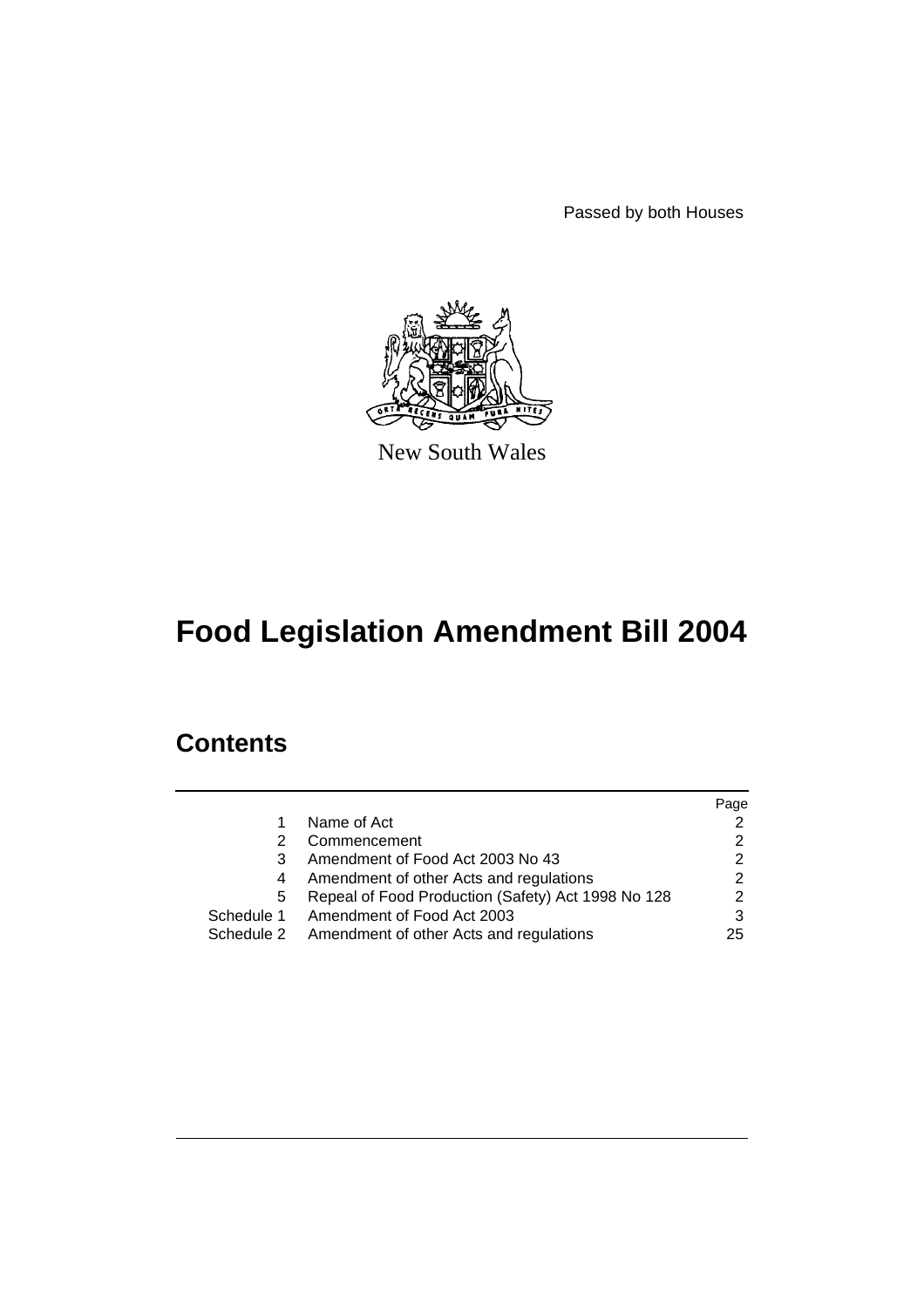*I certify that this PUBLIC BILL, which originated in the LEGISLATIVE ASSEMBLY, has finally passed the LEGISLATIVE COUNCIL and the LEGISLATIVE ASSEMBLY of NEW SOUTH WALES.*

> *Clerk of the Legislative Assembly. Legislative Assembly, Sydney, , 2004*



New South Wales

## **Food Legislation Amendment Bill 2004**

Act No , 2004

An Act to repeal the *Food Production (Safety) Act 1998*, to amend the *Food Act 2003* to establish the NSW Food Authority and to include provision for the regulation of certain matters relating to primary food production, to amend various Acts and regulations consequentially, and for other purposes.

*I have examined this Bill, and find it to correspond in all respects with the Bill as finally passed by both Houses.*

*Chairman of Committees of the Legislative Assembly.*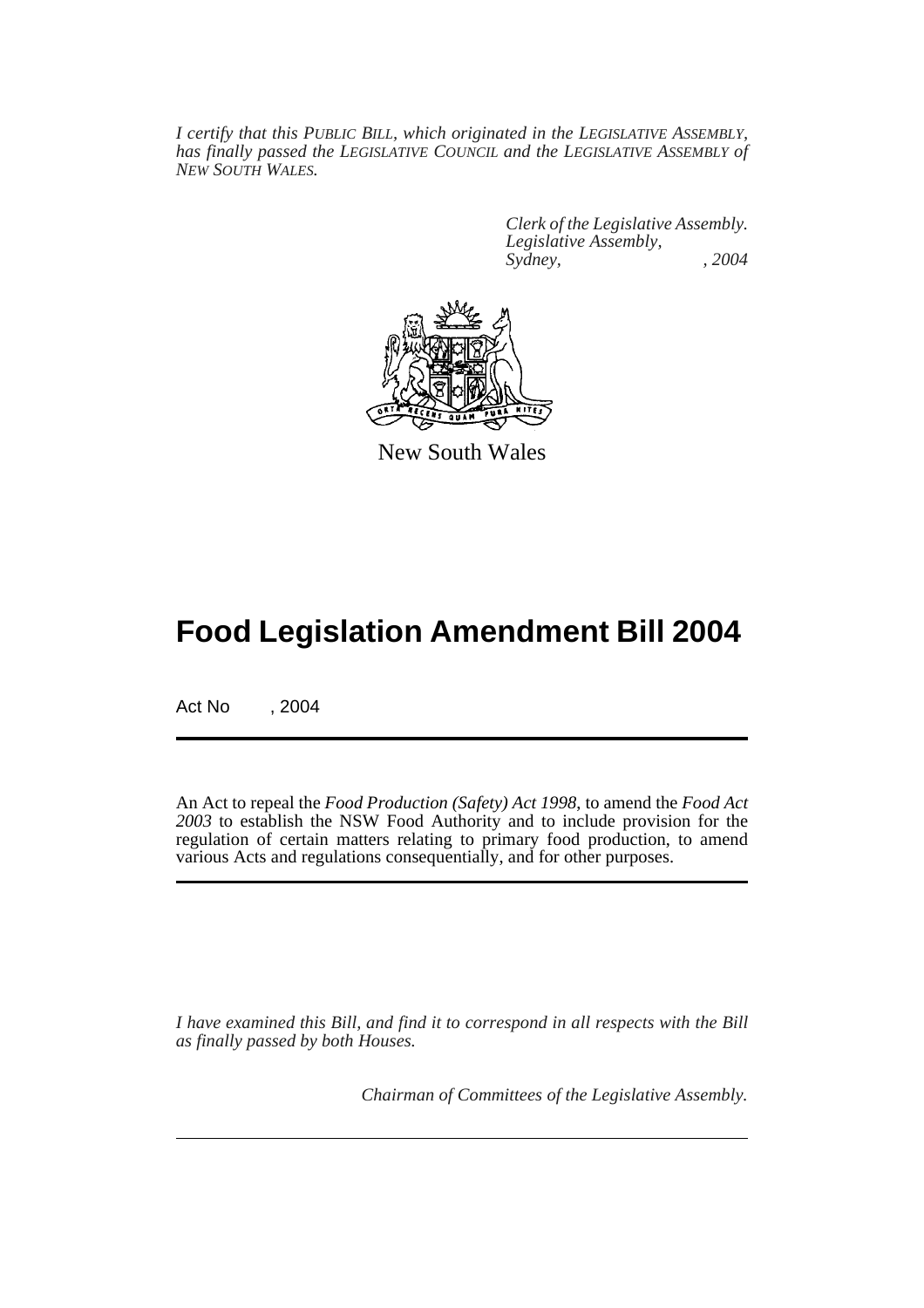#### **The Legislature of New South Wales enacts:**

### **1 Name of Act**

This Act is the *Food Legislation Amendment Act 2004*.

### **2 Commencement**

This Act commences on a day or days to be appointed by proclamation.

### **3 Amendment of Food Act 2003 No 43**

The *Food Act 2003* is amended as set out in Schedule 1.

### **4 Amendment of other Acts and regulations**

Each Act and regulation specified in Schedule 2 is amended as set out in that Schedule.

### **5 Repeal of Food Production (Safety) Act 1998 No 128**

- (1) The *Food Production (Safety) Act 1998* is repealed.
- (2) Different days may be appointed under section 2 for the commencement of subsection (1) for the purpose of repealing different provisions of the *Food Production (Safety) Act 1998* on different days.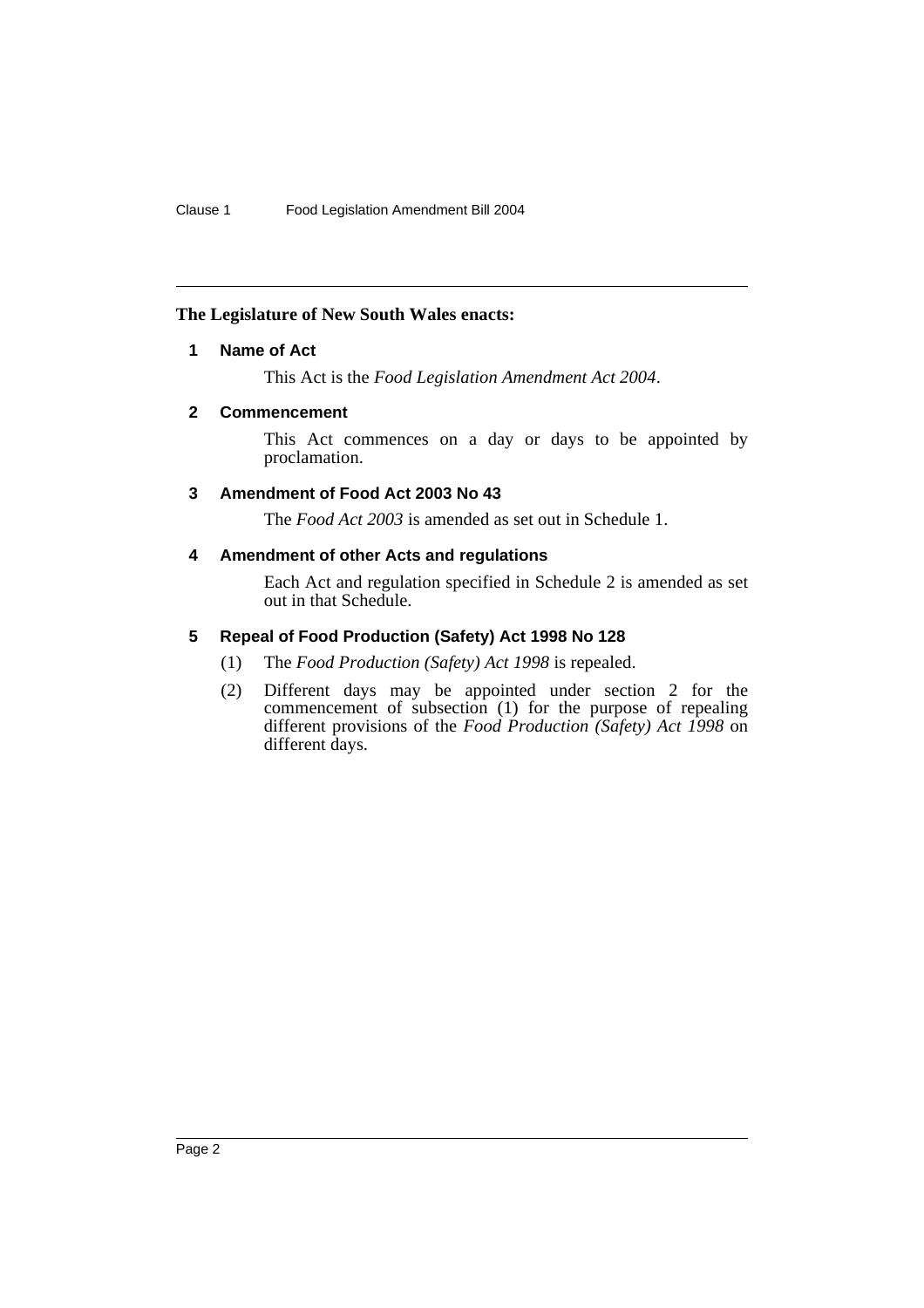Amendment of Food Act 2003 **Schedule 1** and the state of the Schedule 1

(Section 3)

### **Schedule 1 Amendment of Food Act 2003**

### **[1] The whole Act**

Omit "regulatory authority" wherever occurring.

Insert instead "Food Authority".

#### **[2] Section 4 Definitions**

Omit the definitions of *food safety auditor* and *regulatory authority* from section  $4(1)$ .

#### **[3] Section 4 (1)**

Insert in alphabetical order:

*Director-General* means the person holding office as the Director-General of the NSW Food Authority under Part 2.2 of the *Public Sector Employment and Management Act 2002*.

*Food Authority* means the NSW Food Authority constituted under Part 9.

*food safety auditor* means a member of staff of the Food Authority authorised under Division 1 of Part 7, or another person approved under that Division, to be a food safety auditor.

*food safety scheme* means a food safety scheme prescribed by the regulations in accordance with Part 8.

*New South Wales Dairy Industry Conference* means the New South Wales Dairy Industry Conference constituted by the *Dairy Industry Act 2000*.

*private corporation* means a corporation within the meaning of the *Corporations Act 2001* of the Commonwealth.

*private subsidiary corporation* means a private corporation in which either the Food Authority or the New South Wales Dairy Industry Conference has a controlling interest.

#### **[4] Section 6 Meaning of "food business"**

Omit "(other than a business, enterprise or activity that is primary food production)".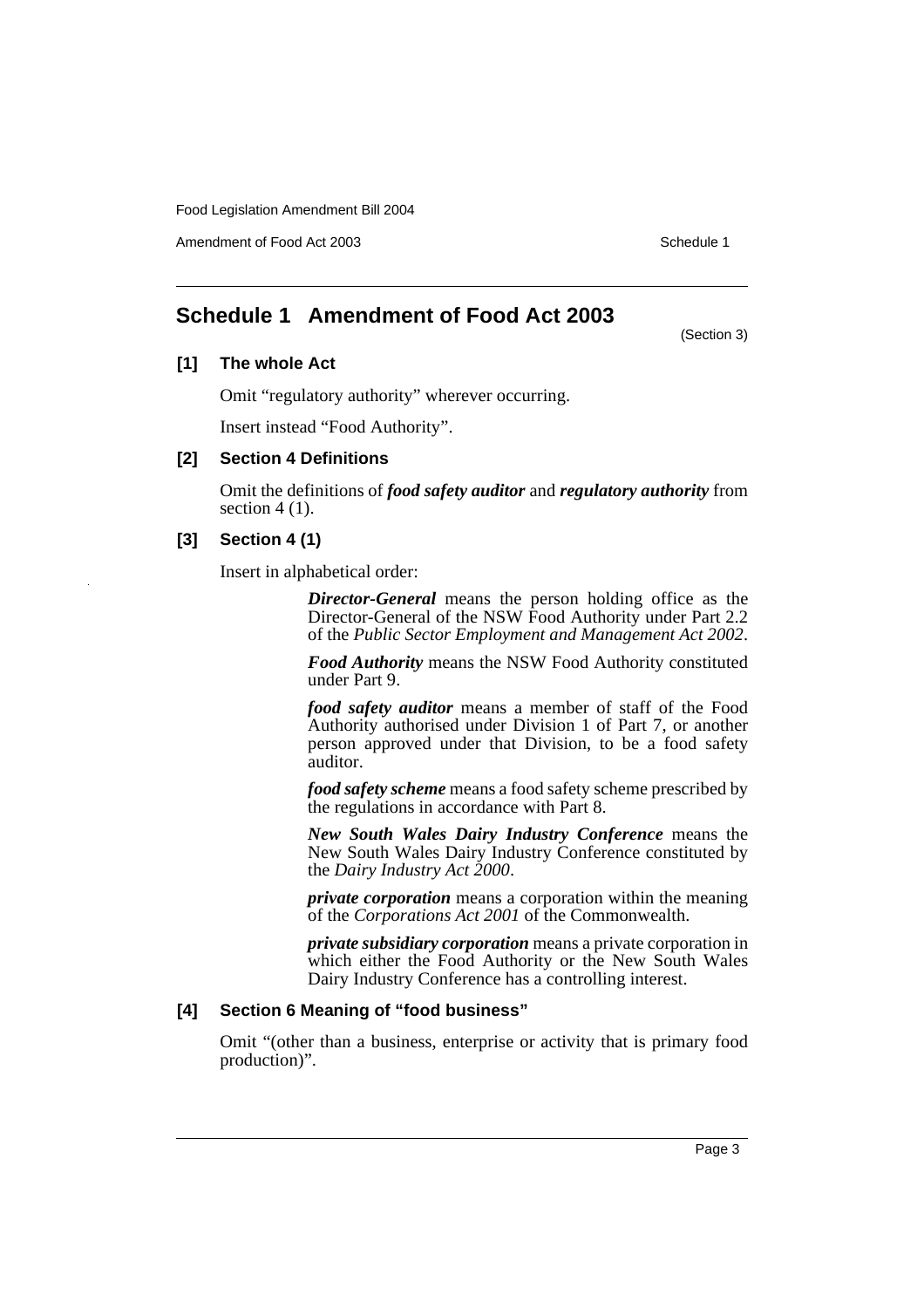### **[5] Section 10 Application of Act to primary food production**

Omit the section.

#### **[6] Section 21 Compliance with Food Standards Code**

Insert after section 21 (4) (and before the penalty provision for the section):

(5) This section does not require compliance with a provision of the Food Standards Code in relation to the conduct of a food business that is primary food production unless a food safety scheme provides that the provision applies to the food business or to a class of food businesses that includes the food business concerned.

#### **[7] Section 24 Defence relating to publication of advertisements**

Omit "relevant authority" from section 24 (2) (b).

Insert instead "Food Authority".

#### **[8] Section 57 Unclean or unfit premises, vehicles or equipment**

Insert "with which the food business is required to comply" after "Standards" in section 57 (b).

#### **[9] Section 57 (d)**

Omit the paragraph. Insert instead:

(d) any provision of the Food Standards Code with which a food business is required to comply is being contravened in relation to the handling of food intended for sale on any premises, or in any food transport vehicle, used by the food business in connection with the handling of food intended for sale,

#### **[10] Section 60 Prohibition order**

Omit "If a" from section 60 (1). Insert instead "If the".

#### **[11] Section 60 (4)**

Omit "regulatory authority's". Insert instead "Food Authority's".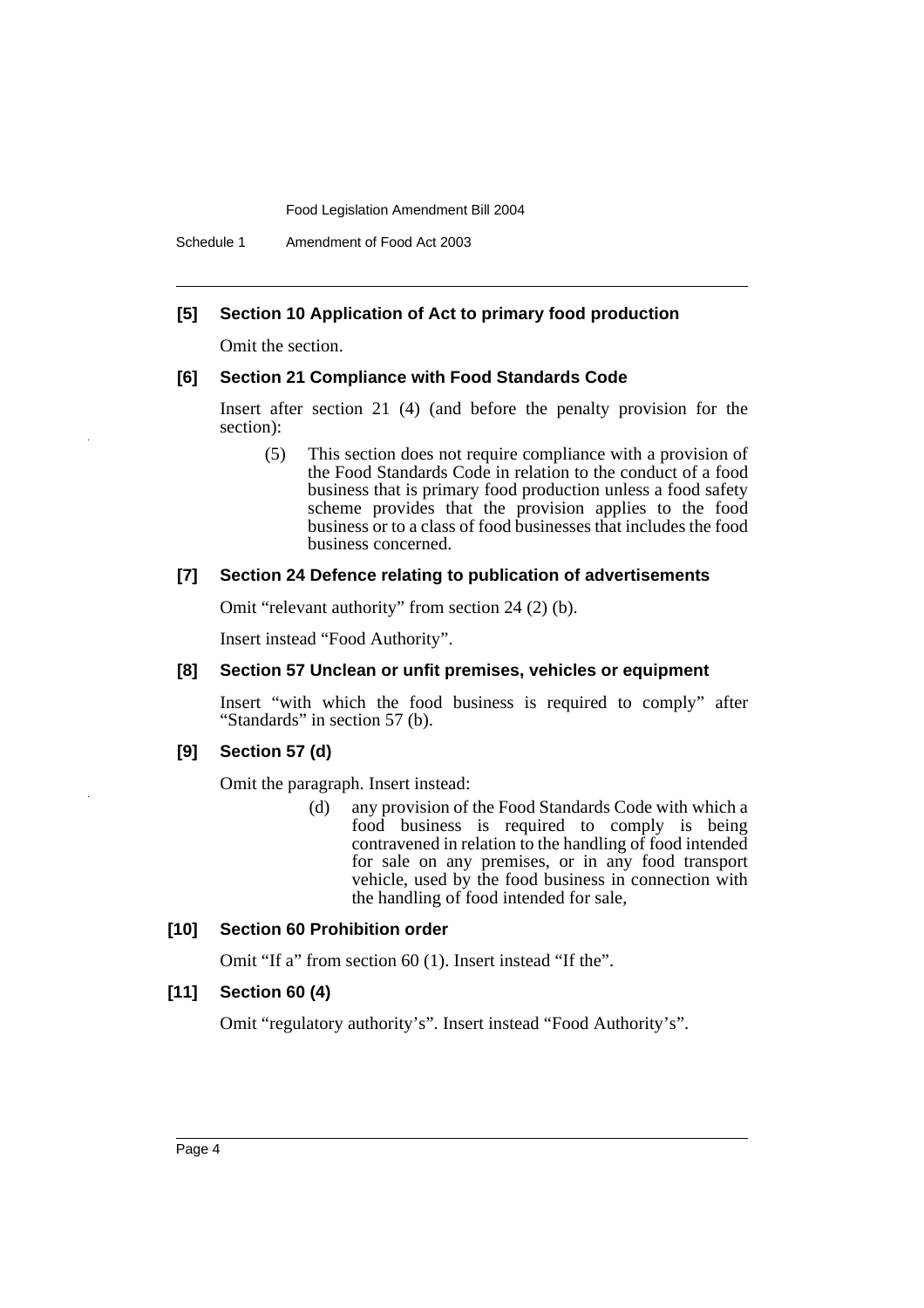Amendment of Food Act 2003 Schedule 1

### **[12] Section 66A**

Insert before section 67:

#### **66A Application of Division**

This Division applies only to the taking of samples by an authorised officer in the exercise of powers under Part 4.

#### **[13] Section 73 Compliance with Food Standards Code**

Omit "A person".

Insert instead "Except as provided by the regulations, a person".

### **[14] Section 87 Approval of food safety auditors**

Omit "approve a natural person" from section 87 (1).

Insert instead "authorise a person who is a member of staff of the Food Authority, or approve any other natural person,".

#### **[15] Section 92 Food safety programs and auditing requirements**

Omit the section.

#### **[16] Part 8, heading**

Omit the heading. Insert instead:

## **Part 8 Regulation of food businesses**

#### **[17] Section 100 Notification of conduct of food businesses**

Omit "1,200 penalty units".

Insert instead "2,500 penalty units".

#### **[18] Section 100 (2)**

Insert at the end of section 100:

(2) Subsection (1) does not require the giving of a notice in relation to the conduct of a food business that is primary food production unless a food safety scheme provides that subsection  $(1)$  applies to the food business or to a class of food businesses that includes the food business concerned.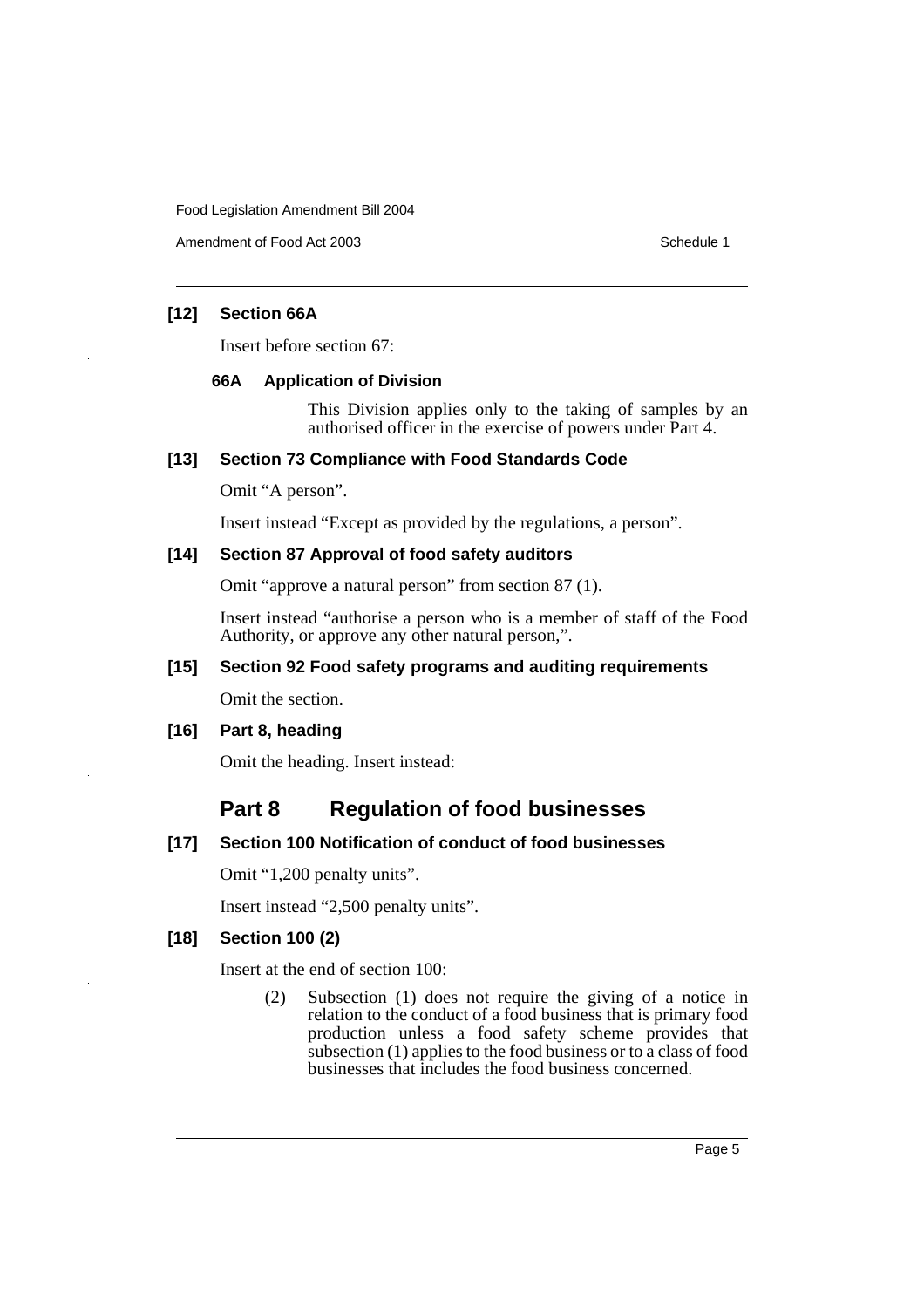Schedule 1 Amendment of Food Act 2003

#### **[19] Section 101 Exemption in relation to notification of information**

Omit "registered" from section 101 (b).

Insert instead "the subject of a licence or some other form of authorisation".

#### **[20] Sections 102–106**

Omit sections 102–107. Insert instead:

#### **102 Regulations relating to establishment of food safety schemes**

- (1) The regulations may prescribe food safety schemes in relation to a type, class or description of food, food business or activity carried out in respect of food.
- (2) In particular, the regulations prescribing a food safety scheme may make provision for or with respect to the following:
	- (a) regulating the handling or sale of food,
	- (b) prohibiting activities in relation to the handling or sale of food,
	- (c) without limiting the generality of paragraphs (a) and (b), regulating the temperatures at which food must be kept,
	- (d) the classification, marking or other identification of food,
	- (e) requiring the licensing of activities in relation to the handling or sale of food,
	- (f) requiring the licensing of any person, business, premises, vehicle or equipment in relation to the handling or sale of food,
	- (g) the imposition of conditions on licences,
	- (h) the suspension or cancellation of licences,
	- (i) appeals from, or reviews of, decisions made under the regulations in relation to licences or applications for the granting of licences,
	- (j) requiring the preparation, implementation, maintenance and monitoring of food safety programs for food businesses to ensure that the provisions of this Act and the regulations are complied with,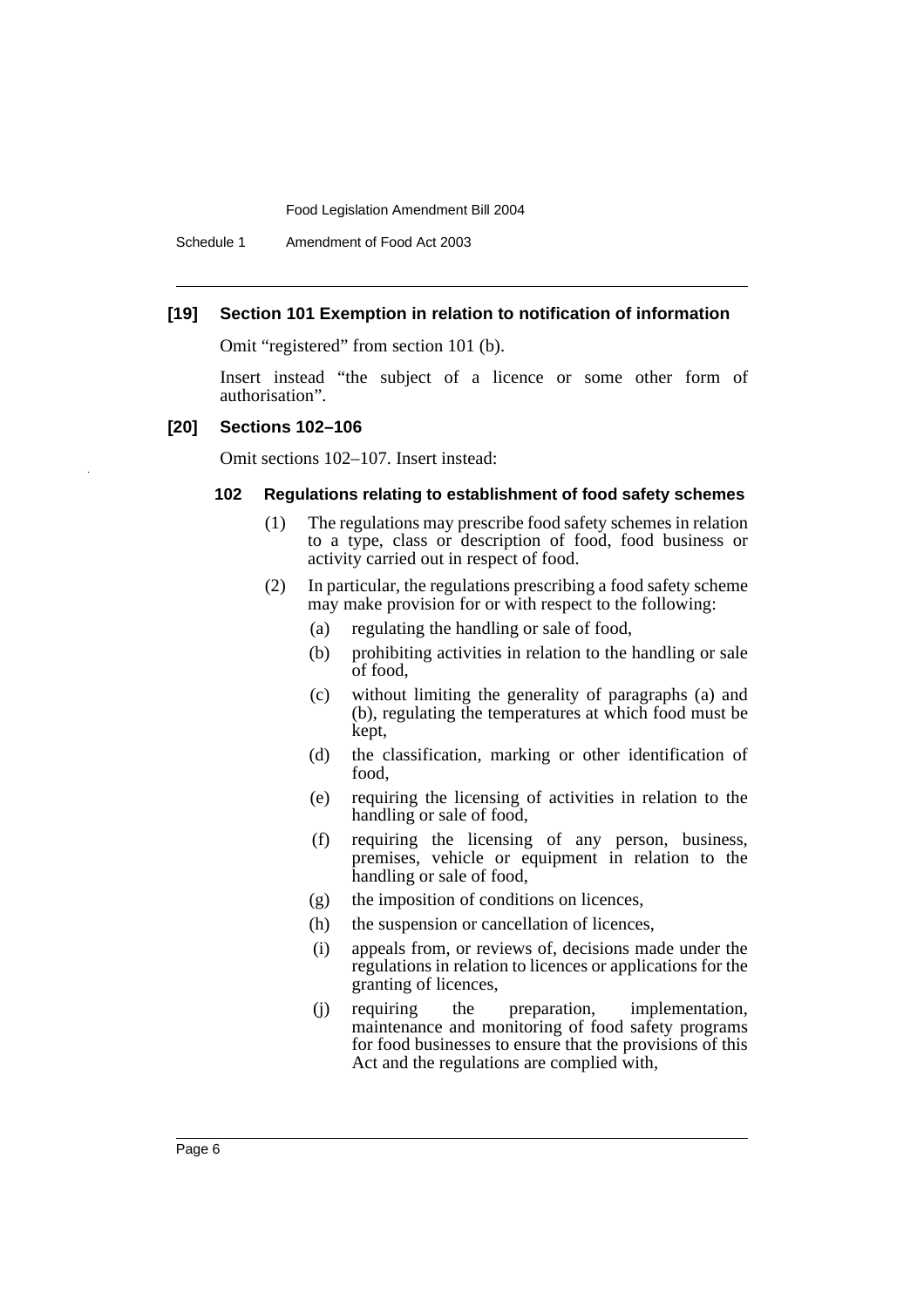Amendment of Food Act 2003 **Schedule 1** and the state of the Schedule 1

- (k) the certification and auditing of programs referred to in paragraph (j),
- (l) the manner of taking samples for the purposes of a food safety scheme,
- (m) the methods of analysis to be observed when carrying out analyses for the purposes of a food safety scheme,
- (n) establishing committees or other bodies with specified functions relating to the monitoring of a food safety scheme at a local level and the making of recommendations on the operation of a food safety scheme at that local level,
- (o) providing for the funding of those committees or bodies by the Food Authority and the accounting by those committees or bodies of any money received from the Food Authority,
- (p) the assessment of risks associated with the handling or sale of different types, classes or descriptions of food or the carrying out of different activities relating to food as part of the same business operation,
- (q) requiring the preparation of plans in the event of the need for a recall of any food,
- (r) requiring persons involved in the handling or sale of food to possess specified qualifications, skills, knowledge or expertise,
- (s) designating the persons who are to be responsible for compliance with the obligations imposed by the regulations,
- (t) requiring the giving of information, returns or notices to an enforcement agency,
- (u) requiring the collection of licence fees and charges on behalf of an enforcement agency and the remission of any such fees or charges to the enforcement agency,
- (v) the deduction of licence fees and other charges owed to an enforcement agency from amounts otherwise payable to the person liable for the fees or charges,
- (w) the liability of persons with respect to amounts for licence fees or other charges collected on behalf of an enforcement agency,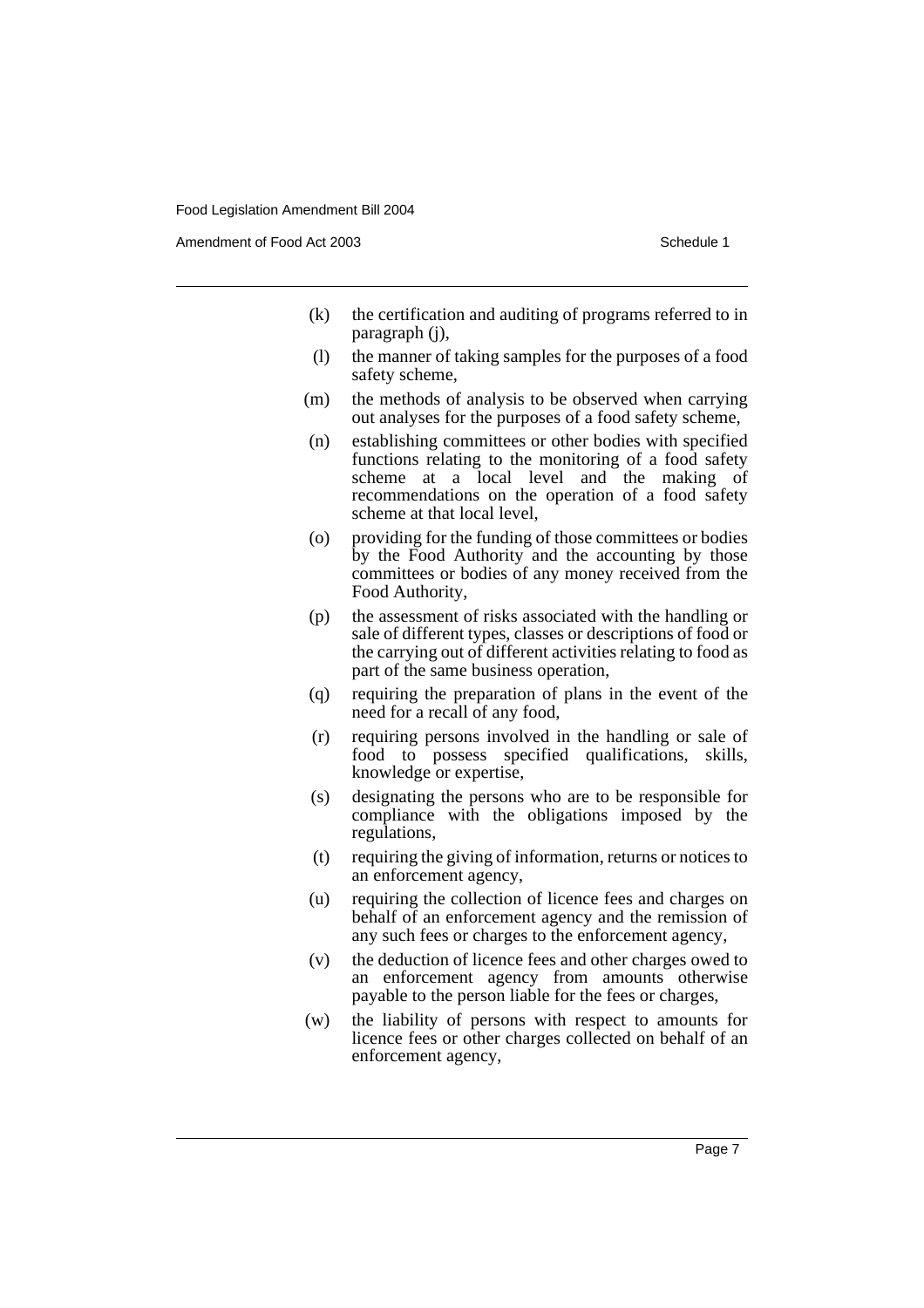- (x) authorising the imposition of a levy under section 117C and providing for the amount of the levy, or the basis on which it is to be calculated, and for its recovery,
- (y) establishing a method of consultation with the relevant industry or sector of industry for the purposes of the ongoing review of the operation of the food safety scheme,
- (z) establishing consultative bodies for the purposes of paragraph (y) and providing for the membership and procedure of those bodies (including providing, where appropriate, for consumer representation on those bodies),
- (aa) enabling an enforcement agency to undertake functions relating to the education and training of persons in safe food practices in respect of the type, class or description of food, food business or activity to which the food safety scheme relates,
- (ab) without limiting paragraph (d), requiring the branding of sheep meat to identify whether it is lamb or hogget, regardless of whether the purpose of the requirement relates to the safety of meat for human consumption.
- (3) Without limiting subsection (2) (g), the regulations may permit the imposition of conditions of the following kinds on licences issued under a food safety scheme:
	- (a) a condition prohibiting the passing on of costs related to licences, or other fees charged under this Act, to another person subject to licence or other fees under this Act,
	- (b) a condition requiring a person licensed under this Act to collect, on behalf of the relevant enforcement agency, licence fees or other charges payable by another person under this Act and to remit those fees or charges to the enforcement agency.
- (4) For the purpose of preventing risks to the safety of food for human consumption, the regulations establishing a food safety scheme may extend to anything that is intended as food for animal consumption, or the carrying on of a business or any activity involving the handling or sale of anything that is intended as food for animal consumption.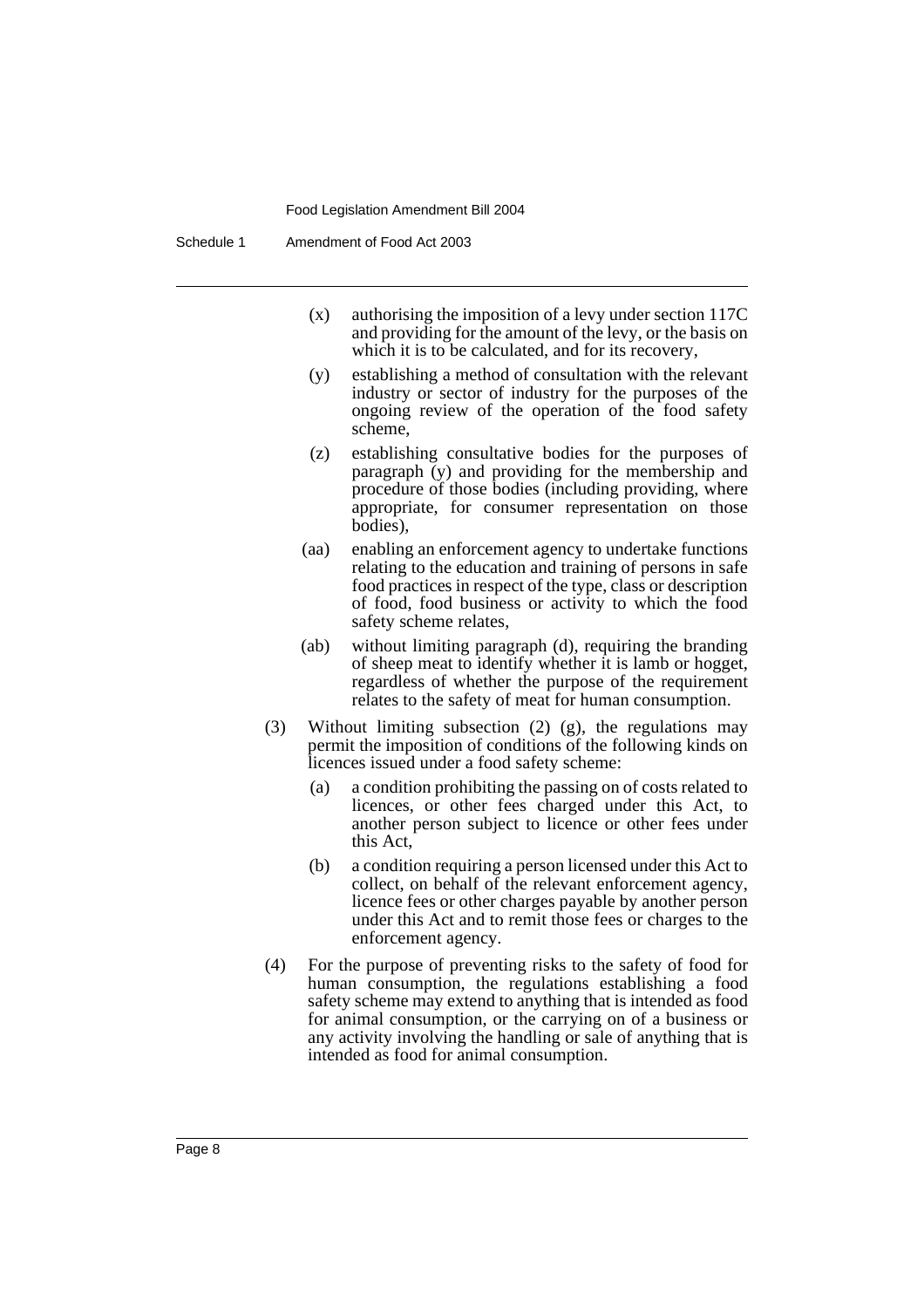Amendment of Food Act 2003 **Schedule 1** and the state of the Schedule 1

- (5) It is to be presumed, in the absence of evidence to the contrary, that a regulation relating to anything that is intended as food for animal consumption was made for the purpose referred to in subsection (4).
- (6) The regulations may provide for an application to be made to the Administrative Decisions Tribunal by a person for a review of a decision made under the regulations in relation to a licence or an application for the granting of a licence.
- (7) A regulation referred to in subsection (6) may be made only with the concurrence of the Minister administering the *Administrative Decisions Tribunal Act 1997*.
- (8) A regulation establishing a food safety scheme in relation to a type, class or description of food, food business or activity carried out in respect of food does not take effect unless:
	- (a) the last day for giving notice of motion for a resolution to disallow the regulation in either House of Parliament has passed and no notice has been given in either House, or
	- (b) if notice of motion for a resolution to disallow the regulation has been given in either House of Parliament, the notice has lapsed or has been withdrawn or the motion has lapsed, been withdrawn or been defeated.
- (9) If the circumstances described in subsection (8) (a) or (b) apply to a regulation referred to in that subsection, the day on which the regulation takes effect is:
	- (a) the day after the day referred to in subsection (8) (a) or the day after the lapsing, withdrawal or defeat referred to in subsection  $(8)$  (b), as the case requires, or
	- (b) if a later day is specified in the regulation for that purpose, the later day so specified.
- (10) Sections 39 (1) (b) and (2A) and 41 (2), (4), (5) and (7) of the *Interpretation Act 1987* do not apply to a regulation referred to in subsection (8).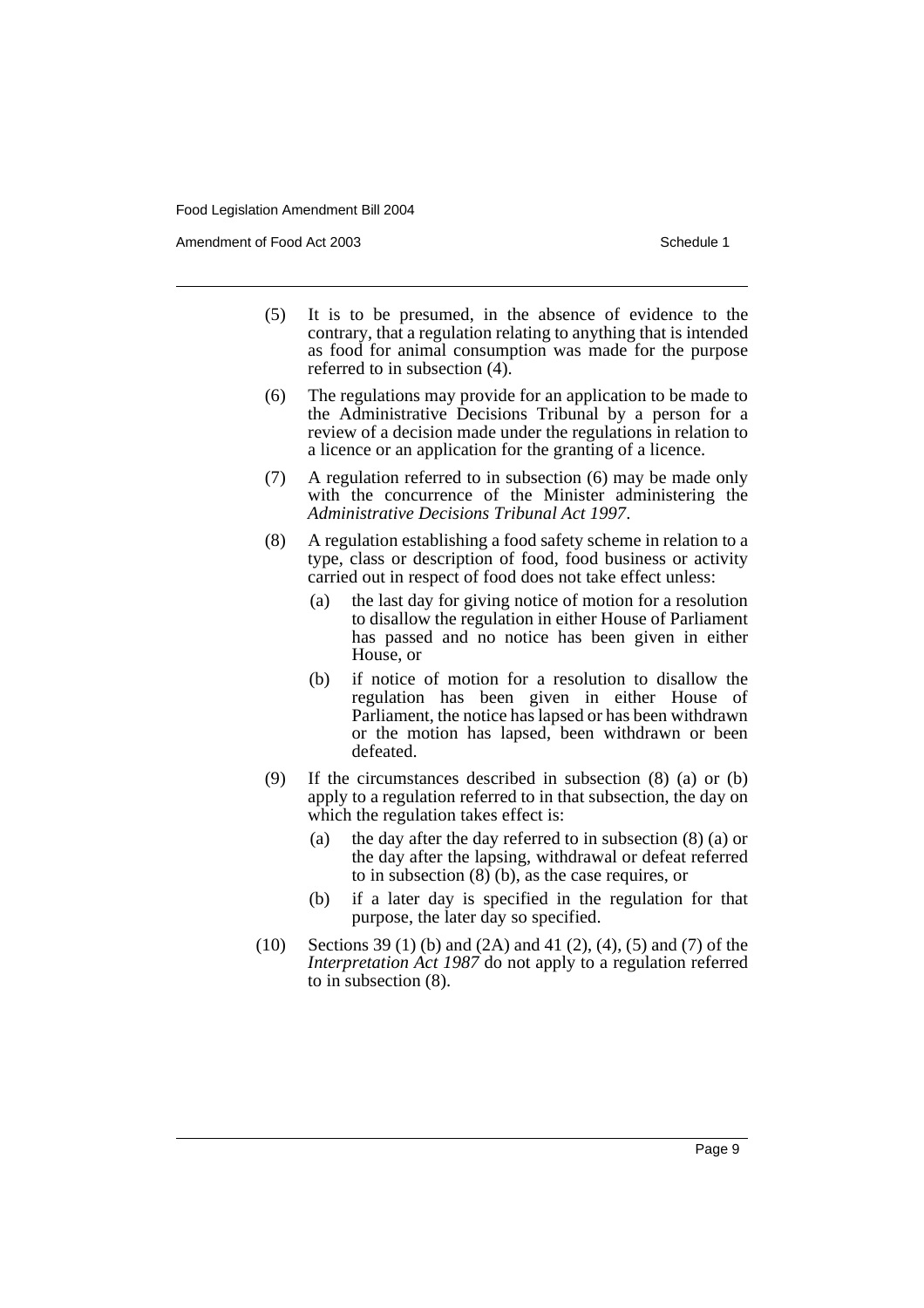Schedule 1 Amendment of Food Act 2003

#### **103 Consultation to be undertaken on regulations establishing food safety schemes**

- (1) The Minister is to ensure that consultation with the relevant industry or sector of industry is undertaken before the making of any regulation that establishes a food safety scheme.
- (2) The provisions of section 5 (Regulatory impact statements) of the *Subordinate Legislation Act 1989* apply to a regulation that establishes a food safety scheme in the same way as they apply to a principal statutory rule (within the meaning of that Act).
- (3) In addition to any matters that are required to be included in a regulatory impact statement under the *Subordinate Legislation Act 1989*, the following matters are to be included in such a statement prepared in relation to a proposed regulation establishing a food safety scheme:
	- (a) an assessment of food safety risks in the industry or sector of industry to which the food safety scheme relates in accordance with national and international standards for risk assessment,
	- (b) a statement of whether the food safety scheme is based on national standards or supplements national standards, and for those standards imposed by the food safety scheme that are not national standards, an explanation of why those standards are required,
	- (c) an explanation as to whether the food safety scheme is performance-based or prescriptive, or a combination of both, and the rationale for the approach adopted taking into account the assessed food safety risks in the relevant industry or sector of industry and the capacity of the people involved in that industry or sector of industry to deal adequately with those risks,
	- (d) an explanation of the scope of the food safety scheme, including the persons who have responsibilities under the scheme,
	- (e) an explanation of any agreements involving the Food Authority and other government agencies as to the regulation of the food, food business or activity carried out in respect of food to which the food safety scheme relates,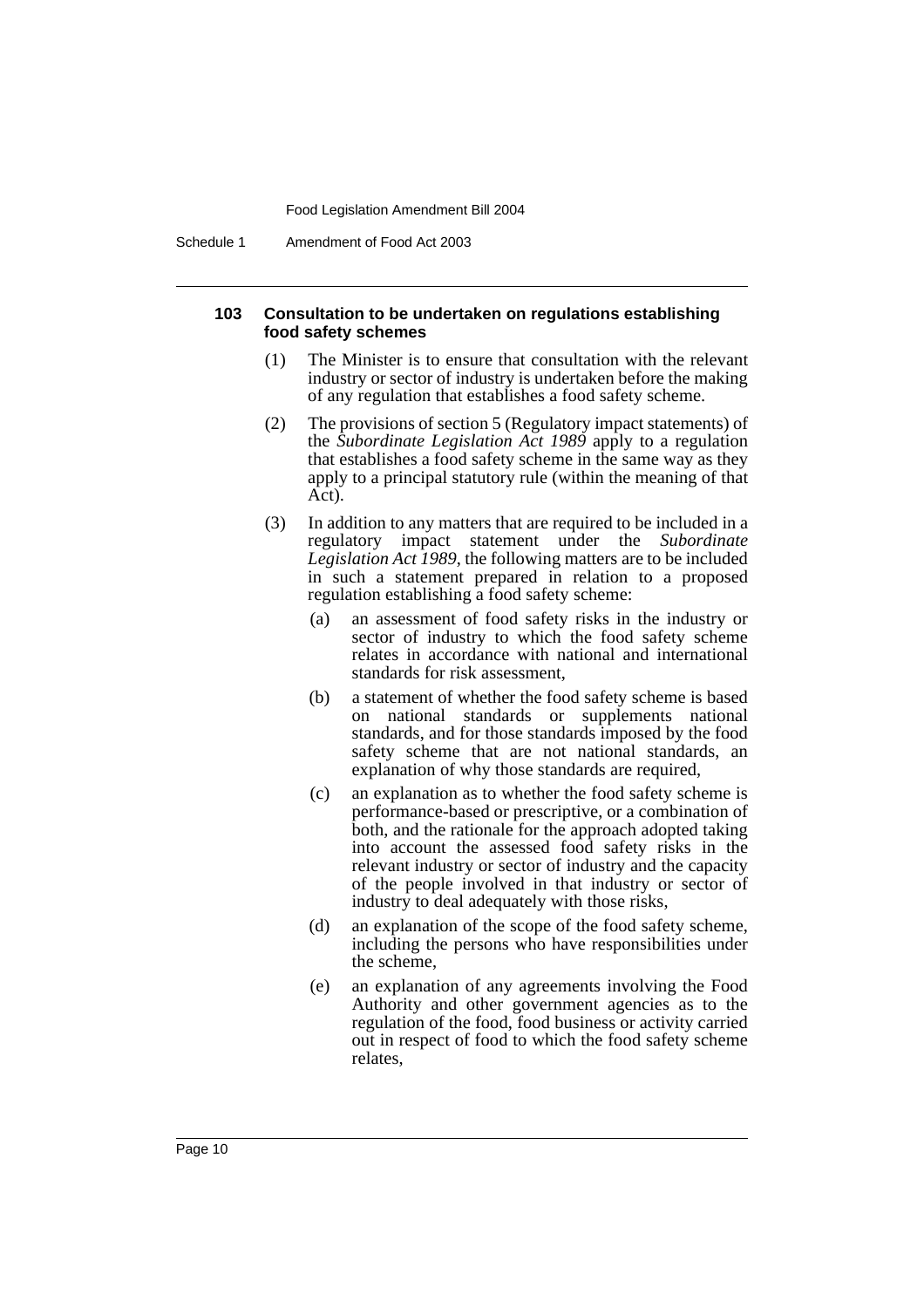Amendment of Food Act 2003 **Schedule 1** and the state of the Schedule 1

- (f) if a food safety scheme includes a licensing scheme, an explanation of why the licensing scheme is necessary to ensure the safety of food,
- (g) an assessment of any quality assurance scheme operating in the industry or sector of industry to which the food safety scheme relates, including an assessment of the extent to which the scheme satisfies the requirements of any relevant national standard.
- (4) Consultation is taken to have been undertaken on a food safety scheme for the purposes of subsection (1) if notice of the proposed regulation establishing the food safety scheme has been published in accordance with section 5 (2) (a) of the *Subordinate Legislation Act 1989*, consultation on the regulation has taken place in accordance with section 5 (2) (b) of that Act and comments and submissions received have been appropriately considered in accordance with section 5  $(2)$  (c) of that Act.

#### **104 Offences relating to food safety schemes**

(1) A person who handles or sells food in a manner that contravenes a provision of a food safety scheme is guilty of an offence.

Maximum penalty: 500 penalty units in the case of an individual and 2,500 penalty units in the case of a corporation.

(2) A person who carries on any food business or activity for which a licence is required by the regulations is guilty of an offence unless the person is the holder of such a licence.

Maximum penalty: 500 penalty units in the case of an individual and 2,500 penalty units in the case of a corporation.

(3) The holder of a licence granted under the regulations who contravenes or fails to comply with a condition of the licence is guilty of an offence.

Maximum penalty: 500 penalty units in the case of an individual and 2,500 penalty units in the case of a corporation.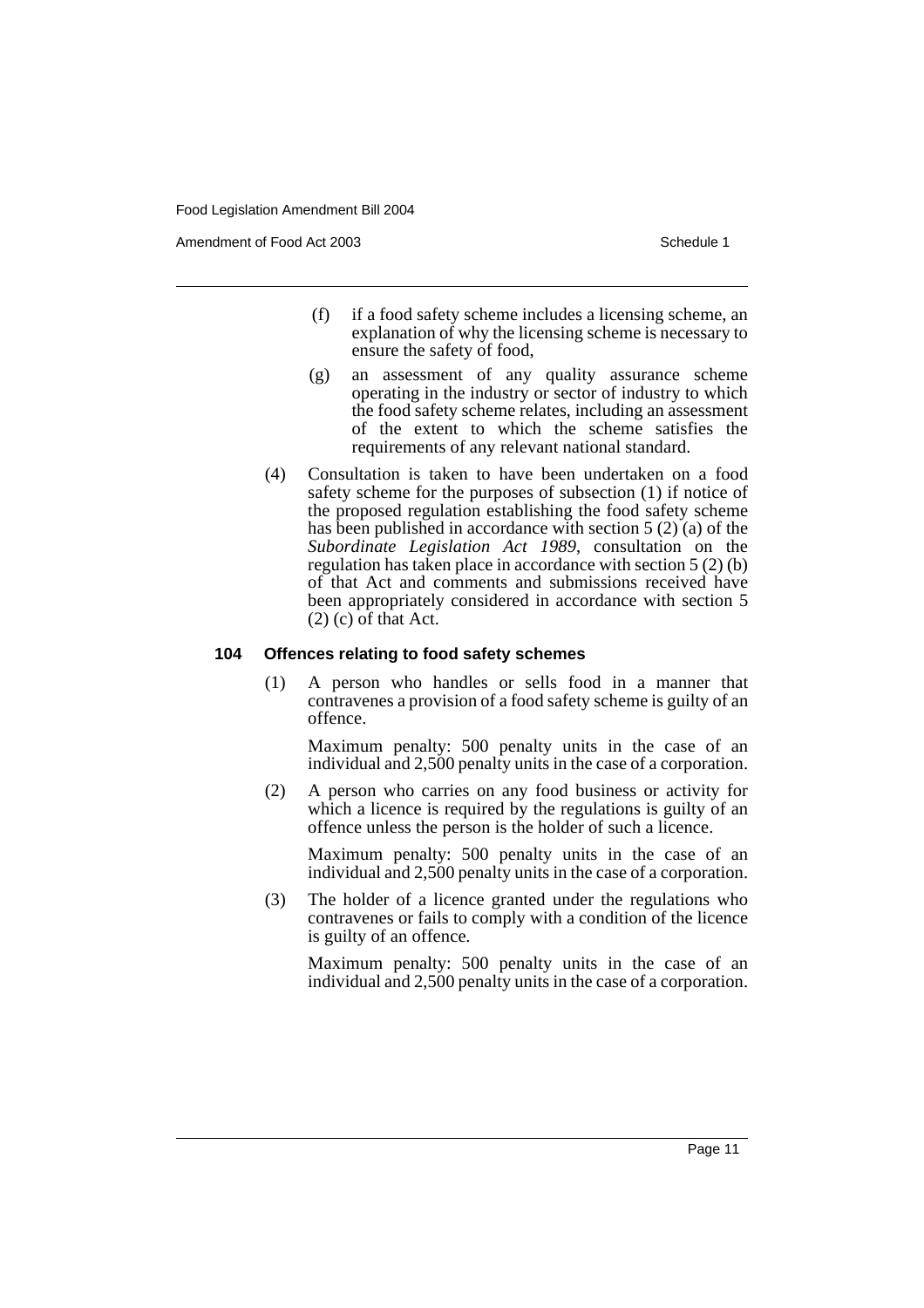Schedule 1 Amendment of Food Act 2003

(4) The proprietor of a food business must ensure that any requirement imposed by a food safety scheme in relation to the preparation, implementation, maintenance, monitoring, certification or auditing of a food safety program for the food business is complied with.

Maximum penalty: 500 penalty units in the case of an individual and 2,500 penalty units in the case of a corporation.

(5) The proprietor of a food business must ensure that any food safety program required to be prepared by a food safety scheme in relation to the food business is audited at least as frequently as is determined under section 93 (1), or as redetermined under section 96, in relation to the food business.

Maximum penalty: 500 penalty units in the case of an individual and 2,500 penalty units in the case of a corporation.

#### **105 Industry consultation**

- (1) The Food Authority is to ensure that consultation on the following matters is undertaken with the relevant industry or sector of industry to which a food safety scheme relates and that such consultation is undertaken in accordance with the provisions of the food safety scheme:
	- (a) the continuing operation of a food safety scheme,
	- (b) any proposed amendment of a food safety scheme.
- (2) The Minister may confer additional functions on any consultative body established by a food safety scheme relating to any or all of the following:
	- (a) the provision of advice to the Minister on matters relating to the relevant sector of industry the subject of the scheme,
	- (b) assisting in achieving industry support for the implementation of the scheme,
	- (c) assisting in promoting the safe handling of the types of food covered by the scheme.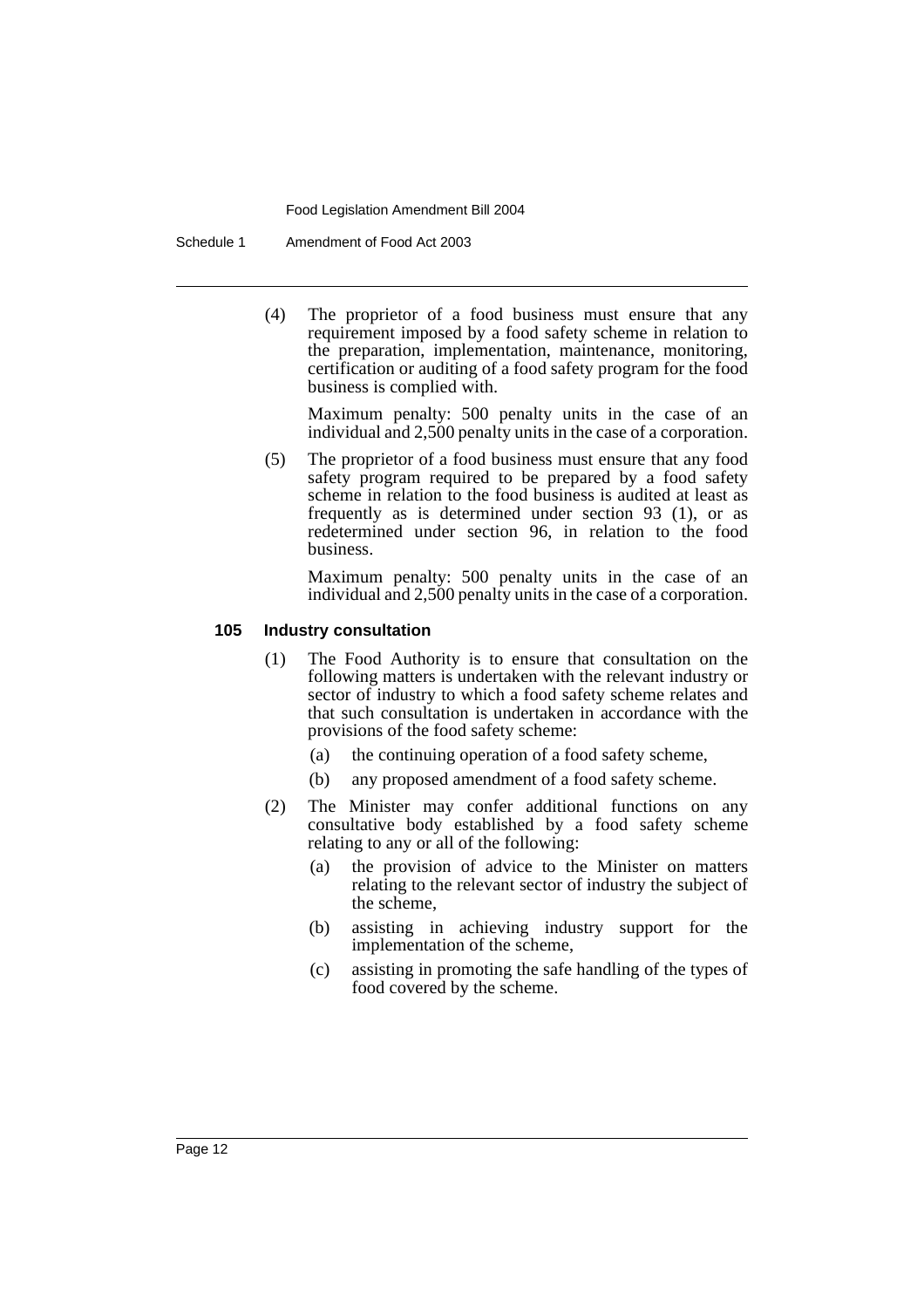Amendment of Food Act 2003 **Schedule 1** and the state of the Schedule 1

#### **106 List of food businesses to be maintained**

- (1) Each enforcement agency is to prepare and maintain a list of:
	- (a) each food business notified to it under section 100, and
		- (b) each food business the subject of a licence granted by it under a food safety scheme.
- (2) The list is to be revised at least annually.
- (3) The list is to be made available for public inspection at an office of the relevant enforcement agency during ordinary business hours (whether in document or electronic form) or on the Internet.
- (4) The Food Authority may charge a fee, determined by the Authority on a cost-recovery basis, for any such inspection of the list (other than inspection on the Internet).
- (5) The Food Authority is to make copies of, or extracts from, the list available on request on payment of a reasonable copying fee determined by the Authority.

#### **[21] Part 9, Division 1**

Omit the Division. Insert instead:

### **Division 1 NSW Food Authority**

#### **107 Constitution of NSW Food Authority**

- (1) There is constituted by this Act a body corporate with the corporate name of the NSW Food Authority.
- (2) The affairs of the Food Authority are to be managed by the Director-General.
- (3) Any act, matter or thing done in the name of, or on behalf of, the Food Authority by the Director-General, or with the authority of the Director-General, is taken to have been done by the Food Authority.
- (4) The Food Authority is, for the purposes of any Act, a statutory body representing the Crown. **Note.** Section 50 of the Interpretation Act 1987 provides for the powers of a statutory corporation.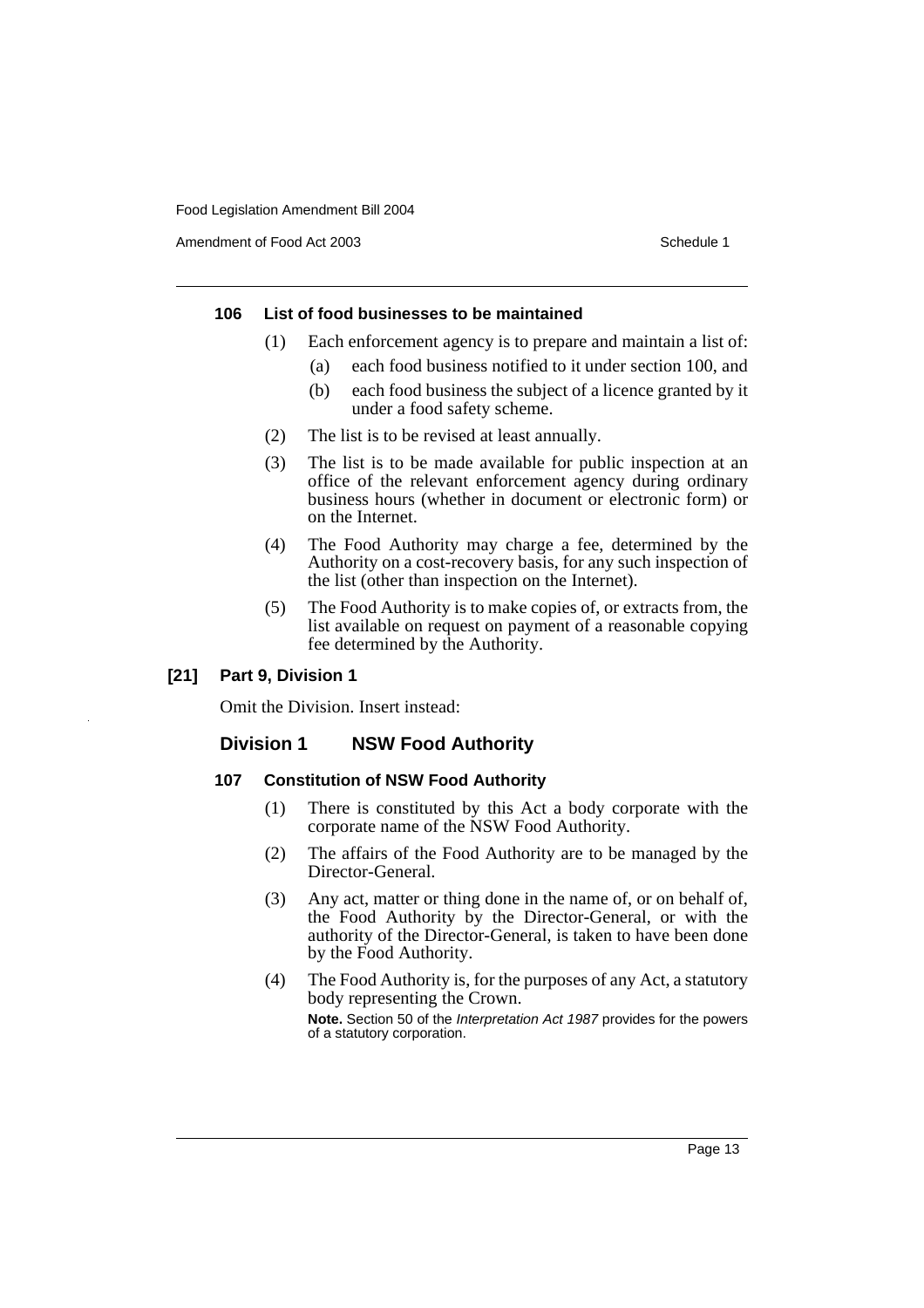Schedule 1 Amendment of Food Act 2003

#### **108 Functions of Food Authority**

- (1) The Food Authority has such functions as are conferred or imposed on it by or under this or any other Act.
- (2) In particular, the Food Authority has the following functions:
	- (a) to keep under review the construction, hygiene and operating procedures of premises, vehicles and equipment used for the handling or sale of food,
	- (b) to provide advice or recommendations to the Minister on the establishment, development or alteration of food safety schemes,
	- (c) to regulate the handling and sale of food the subject of food safety schemes to ensure that it is safe and suitable for human consumption,
	- (d) to encourage businesses engaged in the handling or sale of food to minimise food safety risks,
	- (e) to undertake or facilitate the education and training of persons to enable them to meet the requirements of the Food Standards Code and food safety schemes,
	- (f) to provide advice, information, community education and assistance in relation to matters connected with food safety or other interests of consumers in food,
	- (g) to carry out such research as is necessary in order to perform its other functions.

#### **109 Ministerial control of Food Authority**

The Food Authority is, in the exercise of its functions, subject to the control and direction of the Minister, except in relation to the following:

- (a) the contents of any advice, report or recommendation given to the Minister,
- (b) decisions whether to grant, suspend or cancel a licence held by a particular person under the regulations,
- (c) decisions whether to institute criminal proceedings in a particular case.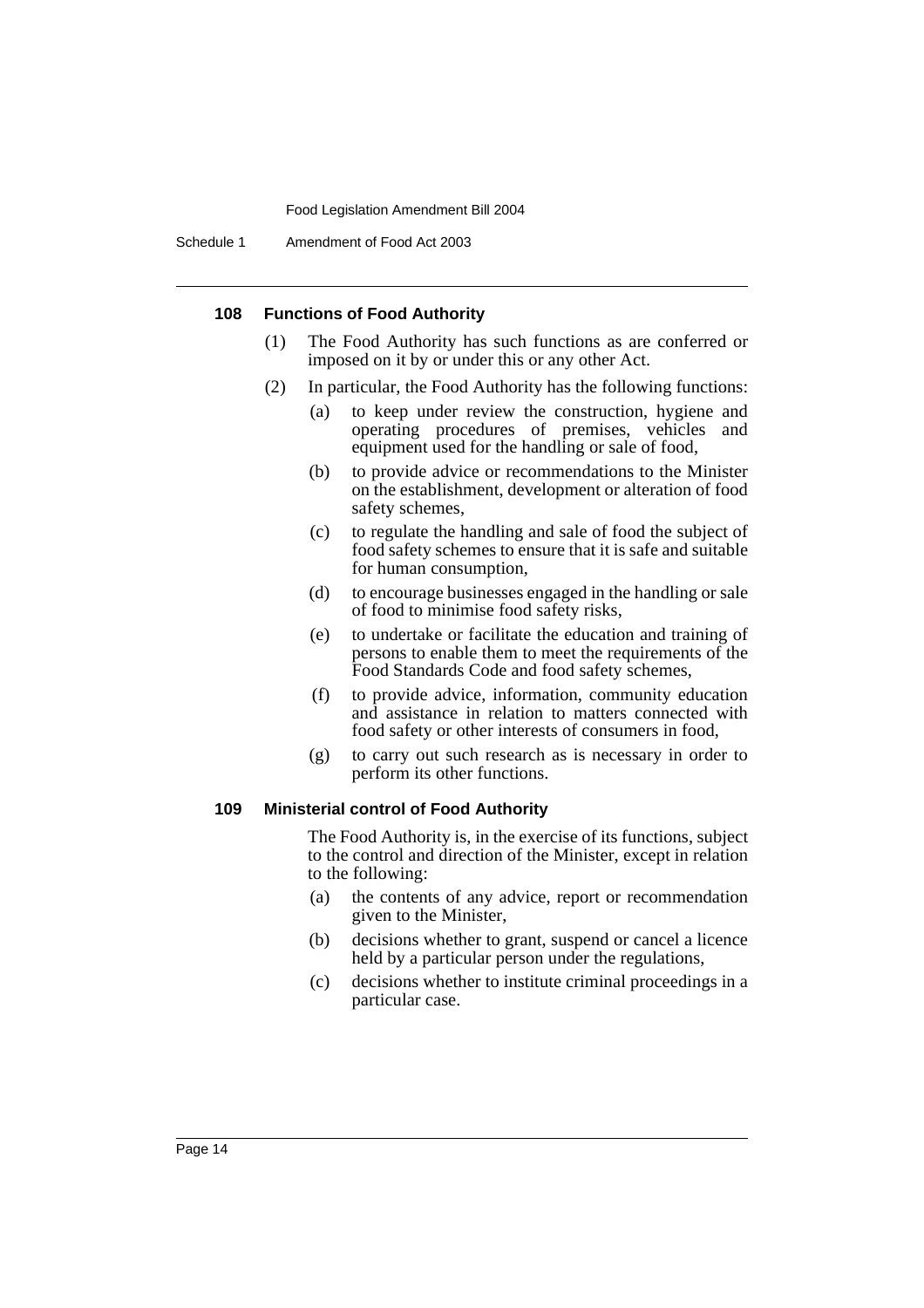Amendment of Food Act 2003 **Schedule 1** and the state of the Schedule 1

#### **109A Staff of Food Authority**

- (1) Such staff as may be necessary to enable the Food Authority to exercise its functions are to be employed under Chapter 2 of the *Public Sector Employment and Management Act 2002*.
- (2) The Food Authority may arrange for the use of the services of any staff (by secondment or otherwise) or facilities of a government department or public or local authority.
- (3) For the purposes of this Act, a person employed under subsection  $(1)$  or whose services are made use of under this section is a member of staff of the Food Authority.

#### **109B Use of consultants and contractors**

The Food Authority may engage such consultants and contractors as may be necessary or convenient to exercise any of the functions of the Food Authority.

#### **109C Private corporations**

- (1) The Food Authority may, subject to subsection (2):
	- (a) form, or participate in the formation of, private corporations, and
	- (b) acquire interests in private corporations, and
	- (c) sell or otherwise dispose of interests in private corporations,

whether or not the activities or proposed activities of any such private corporation are related to food safety.

- (2) The Food Authority must not, without the approval of the Minister:
	- (a) form, or participate in the formation of, a private subsidiary corporation, or
	- (b) acquire an interest in a private corporation so that, as a result of the acquisition, the corporation becomes a private subsidiary corporation, or
	- (c) sell or otherwise dispose of any interest in a private subsidiary corporation so that, as a result of the sale or disposal, it ceases to be a private subsidiary corporation.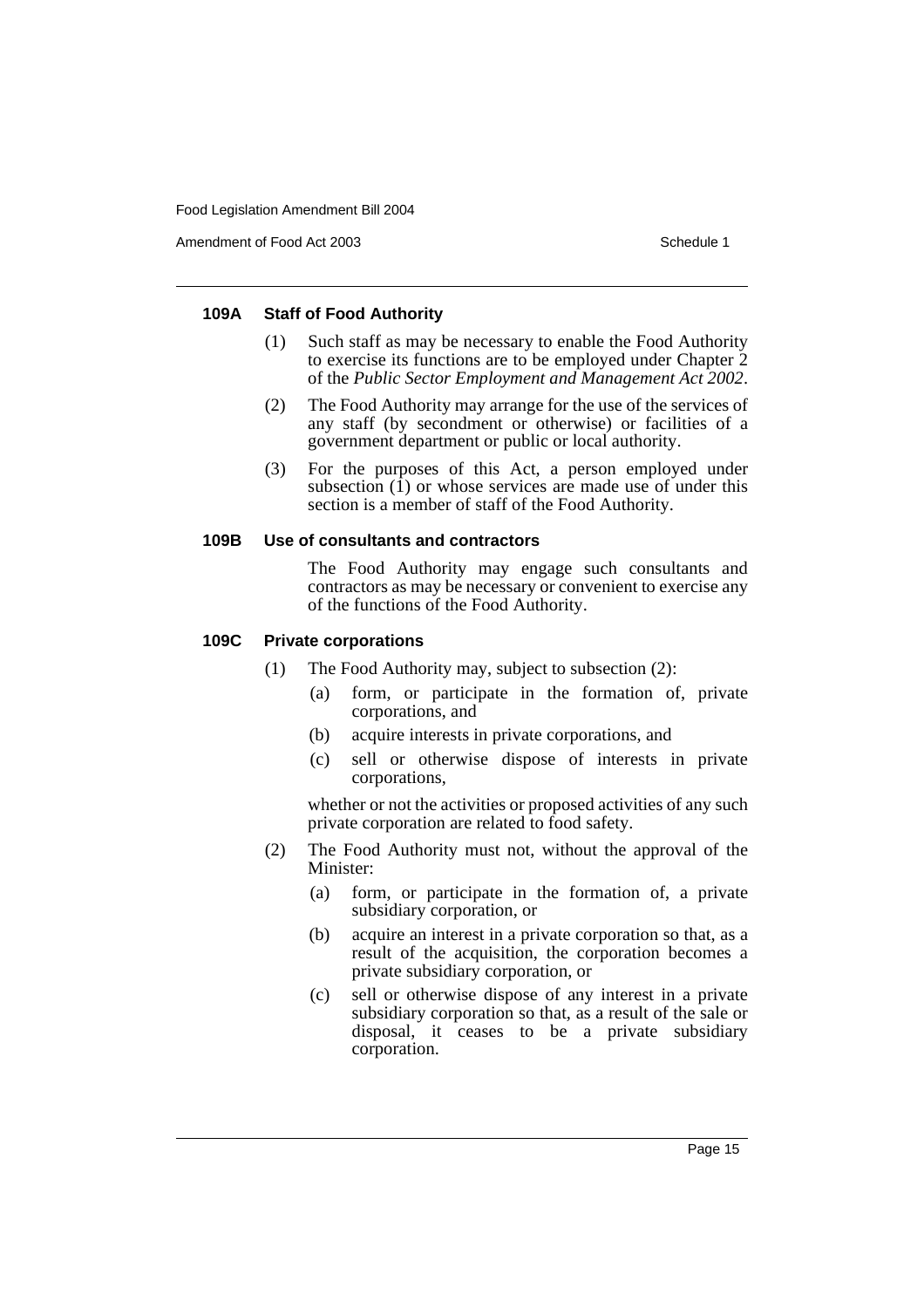Schedule 1 Amendment of Food Act 2003

- (3) The New South Wales Dairy Industry Conference also has the functions conferred on the Food Authority by this section. Those functions may be exercised jointly with the Food Authority.
- (4) A private subsidiary corporation is not, and does not represent, the Crown.

#### **109D Funding of private subsidiary corporations**

- (1) The Food Authority may, out of its funds:
	- (a) pay for the formation of a private corporation, or for other costs incurred, under section 109C, and
	- (b) with the approval of the Minister, make grants of money to a private subsidiary corporation for use in the exercise of its functions.
- (2) The Food Authority may, with the approval of the Minister, transfer any of its assets to a private subsidiary corporation.

### **109E Delegation**

- (1) The Food Authority may delegate to:
	- (a) a member of staff of the Food Authority, or
	- (b) an authorised officer, or
	- (c) a private subsidiary corporation, or
	- (d) the holder of an office prescribed by the regulations,

any function of the Food Authority under this Act that is not specified in subsection (2).

- (2) The following functions of the Food Authority cannot be delegated:
	- (a) the power of delegation conferred by this section,
	- (b) any function under Part 3 (Emergency powers),
	- (c) any function under section 111 (Conditions on exercise of functions by enforcement agencies).
- (3) A delegate may sub-delegate to a person referred to in subsection (1) any function delegated by the Food Authority if the delegate is authorised in writing to do so by the Food Authority.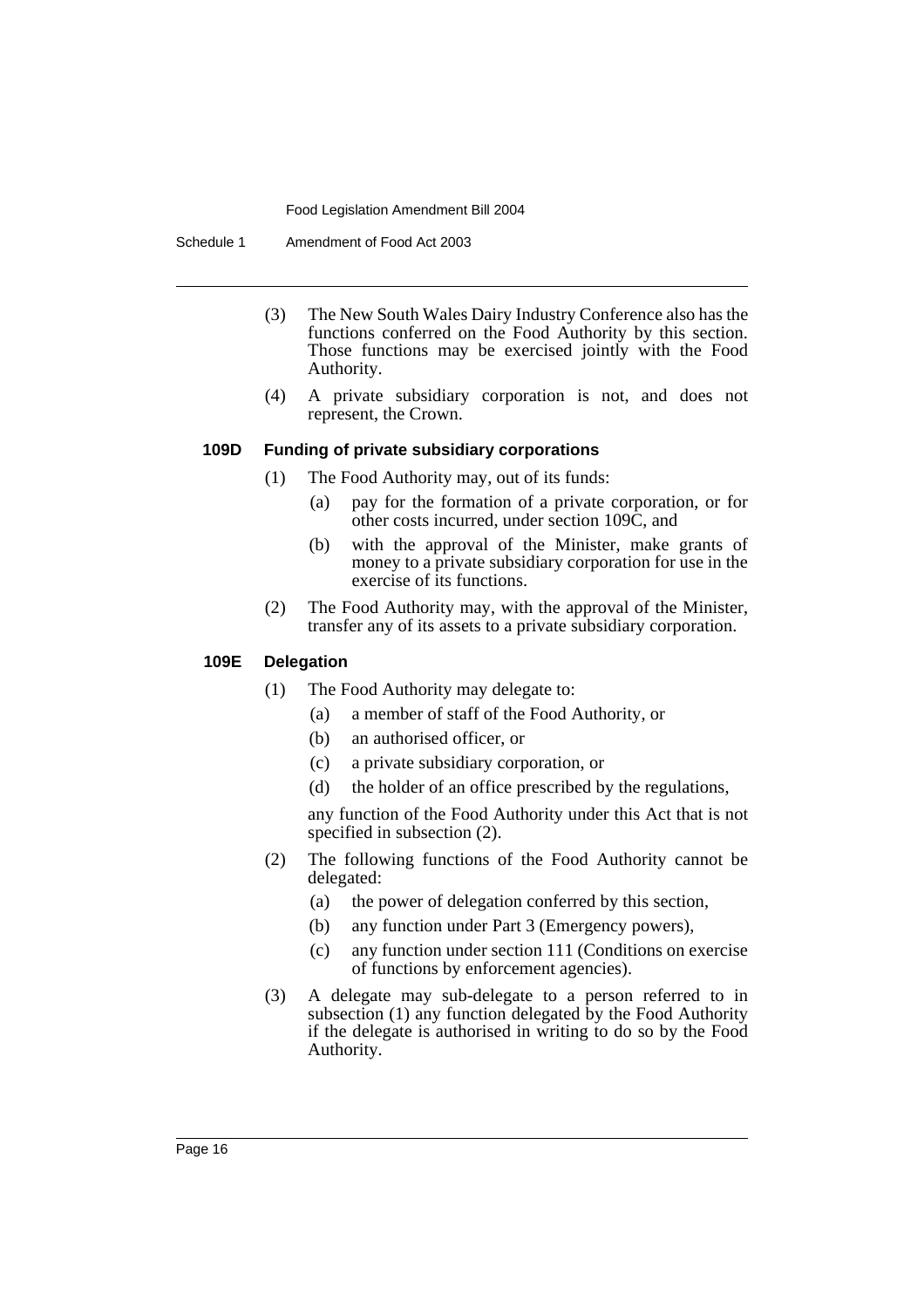Amendment of Food Act 2003 **Schedule 1** and the state of the Schedule 1

(4) A function must not be delegated under this section to an enforcement agency without the consent in writing of the enforcement agency.

#### **[22] Part 9, Division 5**

Insert after Division 4:

#### **Division 5 Finance**

### **117A Food Authority Fund**

- (1) There is to be established in the Special Deposits Account a Food Authority Fund (the *Fund*) into which is to be paid:
	- (a) all money advanced to the Food Authority by the Treasurer or appropriated by Parliament for the purposes of the Food Authority, and
	- (b) all money directed or authorised to be paid into the Fund by or under this or any other Act, and
	- (c) the proceeds of the investment of money in the Fund, and
	- (d) all money received by the Food Authority under this Act from any other source.
- (2) The Fund is to be applied for the purpose of enabling the Food Authority to exercise its functions under this Act.
- (3) All expenditure incurred by the Food Authority under this Act is to be paid from the Fund.
- (4) A separate account is to be maintained in the Fund in relation to each levy under section 117C imposed in respect of a particular industry or sector of industry.

#### **117B Investment**

The Food Authority may invest money held by it:

- (a) in the manner authorised by the *Public Authorities (Financial Arrangements) Act 1987*, or
- (b) if that Act does not confer power on the Food Authority to invest the money, in any other manner approved by the Minister with the concurrence of the Treasurer.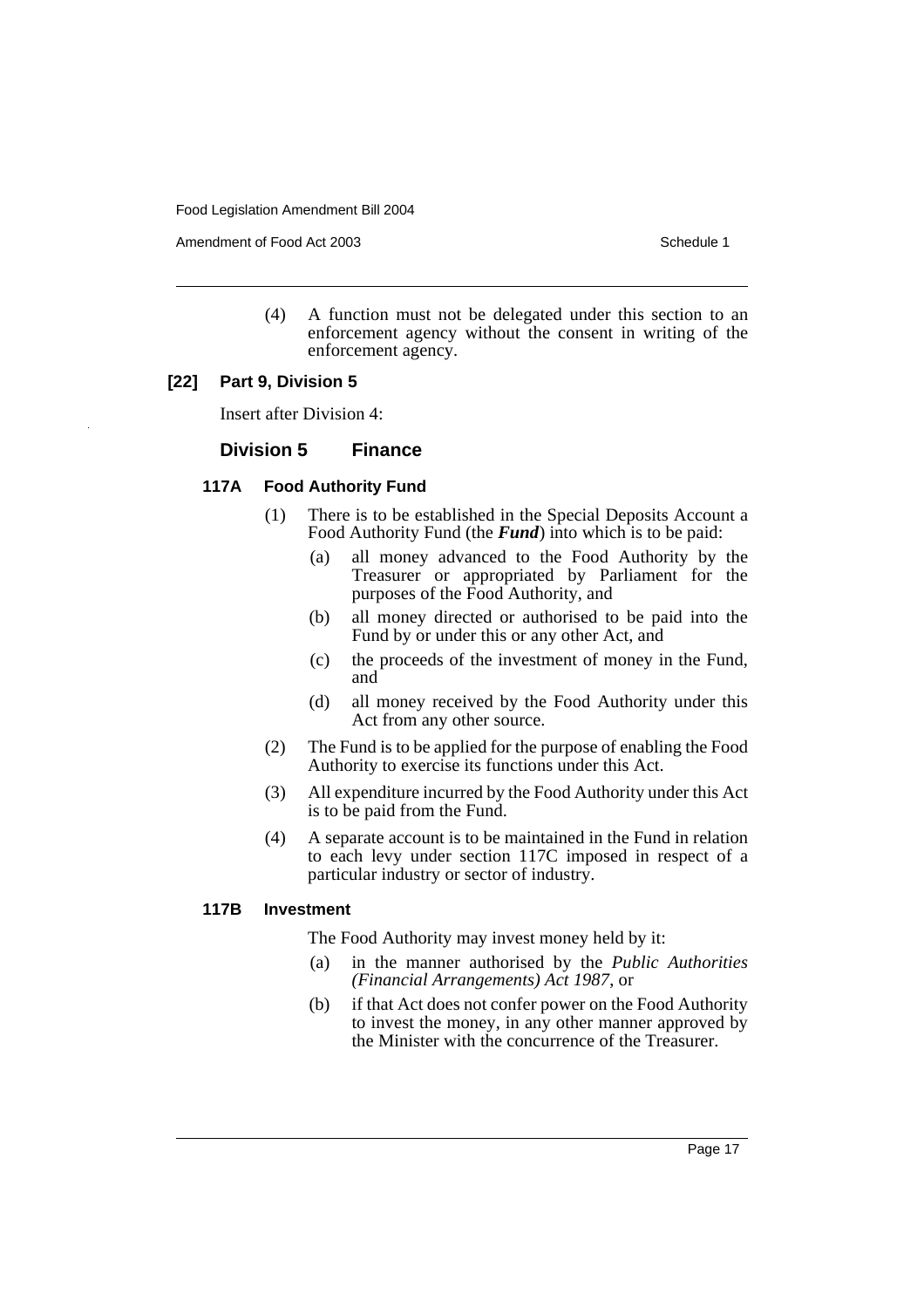Schedule 1 Amendment of Food Act 2003

#### **117C Industry levies**

- (1) The Food Authority may levy a contribution towards the cost of the administration of this Act on any person, or member of a class of persons, who is subject to the requirements of a food safety scheme, but only if authorised to do so by the provisions of a food safety scheme.
- (2) A levy under this section is to be of an amount, or calculated on a basis, specified in the relevant food safety scheme.
- (3) The Food Authority is to ensure, as far as is reasonably practicable, that money received from levies imposed under this section in relation to an industry or sector of industry that is subject to a food safety scheme is not used to crosssubsidise the expenses of the Food Authority in carrying out its functions in relation to any other industry or sector of industry that is subject to a food safety scheme.
- (4) Nothing in this section prevents a cost of a kind referred to in this section from being covered by a licence fee charged under a food safety scheme.

#### **[23] Section 134 Protection from personal liability**

Insert after section 134 (2) (f):

(g) any member of a body that is consulted for the purposes of section 103 or 105.

#### **[24] Section 136A**

Insert after section 136:

#### **136A Certain information may be provided to and by Food Authority**

Despite any Act or law:

- (a) information may be provided by the Food Authority to a member of staff of the Department of Health or of a public health organisation (within the meaning of the *Health Services Act 1997*) if the Food Authority considers the provision of the information is necessary to enable the member of staff to exercise functions under the *Public Health Act 1991*, and
- (b) information may be provided by a member of staff of the Department of Health or of a public health organisation (within the meaning of the *Health Services*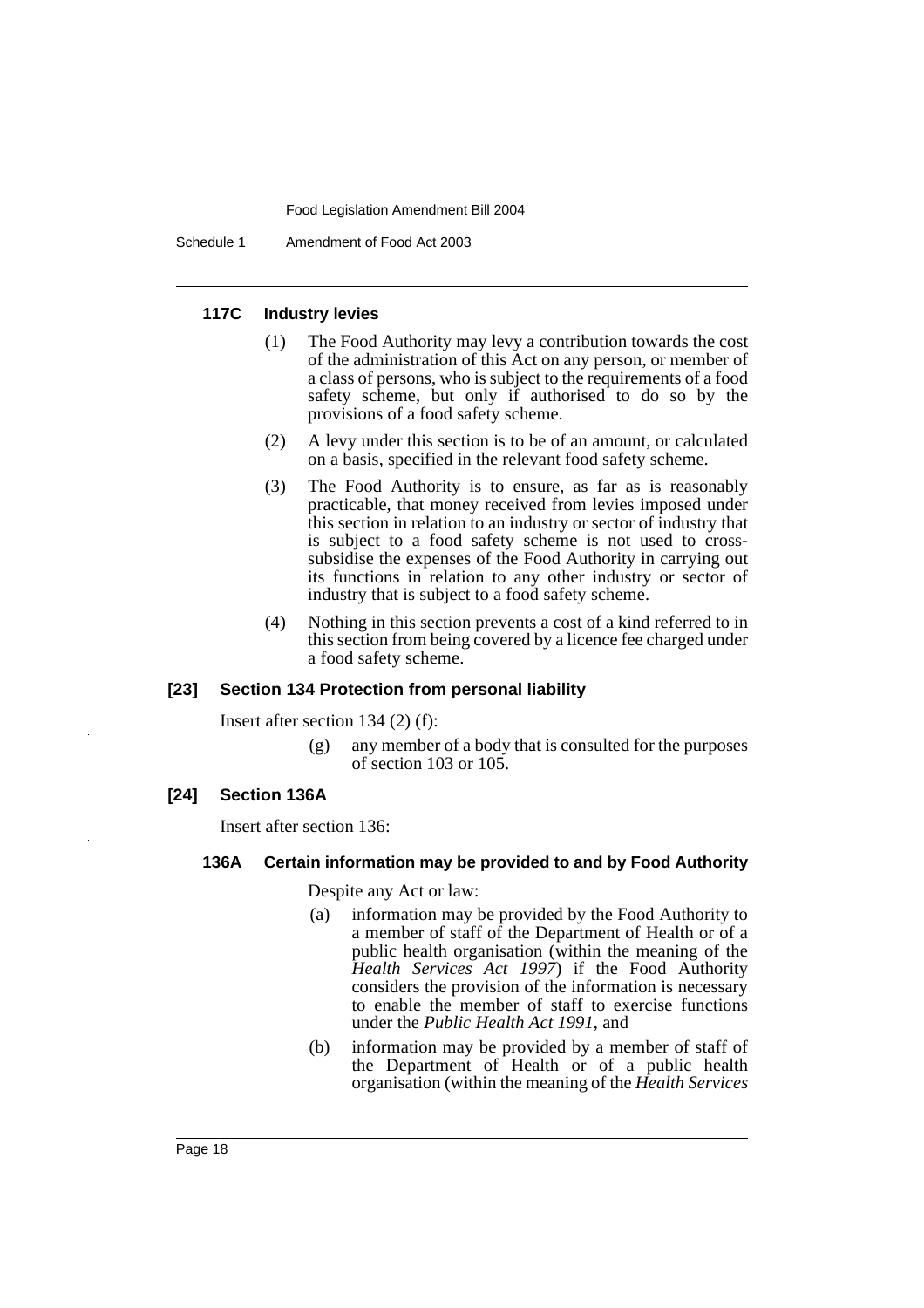Amendment of Food Act 2003 **Schedule 1** and the state of the Schedule 1

*Act 1997*) to the Food Authority if the member of staff considers the provision of the information is necessary to enable the Food Authority to exercise its functions under this Act.

#### **[25] Section 139 Regulations**

Omit section 139 (1) (a) and (b). Insert instead:

- (a) fees or charges for the purposes of a food safety scheme, including (but not limited to) licence fees and fees or charges for the provision of services in relation to the food safety scheme,
- (b) fees or charges for the purposes of this Act, including (but not limited to) fees or charges for the provision of information, or for the carrying out of any inspection or analysis for the purposes of this Act or any audit of a program relating to food safety implemented in accordance with a food safety scheme (whether or not the inspection, analysis or audit is requested or agreed to), or in connection with the notification of the conduct of a food business,

### **[26] Section 139 (2A) and (2B)**

Insert after section 139 (2):

- (2A) A regulation for or with respect to licence fees or other fees or charges charged for the purposes of a food safety scheme may enable the Food Authority to determine a licence fee or other fee or charge or the basis on which a licence fee or other fee or charge is to be determined.
- (2B) Without limiting subsections  $(1)$  (a) and  $(b)$  and  $(2A)$ , a fee or charge for the purposes of a food safety scheme may cover the following matters:
	- (a) the costs of the Food Authority in administering the food safety scheme and other related provisions of this Act,
	- (b) the costs of the processing of applications for licences and for the grant or renewal of licences,
	- (c) other costs of providing services in relation to the food safety scheme (whether or not the provision of the service is requested or agreed to).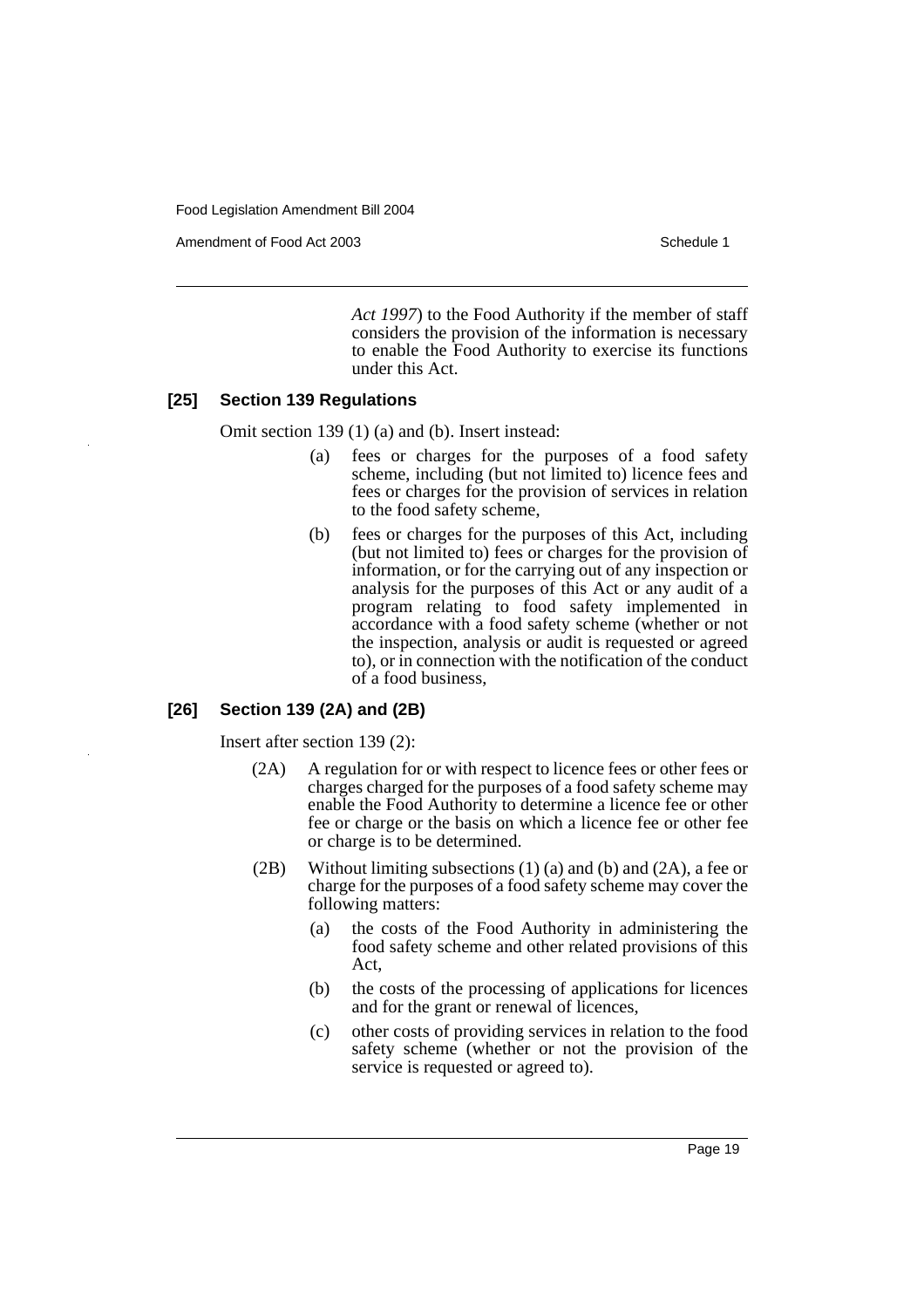Schedule 1 Amendment of Food Act 2003

#### **[27] Schedule 2 Savings, transitional and other provisions**

Insert at the end of clause 1 (1):

*Food Legislation Amendment Act 2004*

#### **[28] Schedule 2, Part 3**

Insert after Part 2:

### **Part 3 Provisions consequent on enactment of Food Legislation Amendment Act 2004**

#### **6 Definitions**

In this Part, *former Act* means the *Food Production (Safety) Act 1998*.

#### **7 Food Authority**

The Food Authority is a continuation of, and the same legal entity as, Safe Food Production NSW constituted under section 8 of the former Act.

#### **8 Safe Food Production Fund**

The Fund established under section 55 of the former Act is taken to be the Fund required to be established under section 117A of this Act.

#### **9 Safe Food Production Advisory Committee**

- (1) The Safe Food Production Advisory Committee established under the former Act is dissolved.
- (2) The members of the Safe Food Production Advisory Committee holding office immediately before commencement of this clause:
	- (a) cease to hold office as such on that commencement, and
	- (b) are not entitled to any compensation for ceasing to hold office because of the operation of this clause.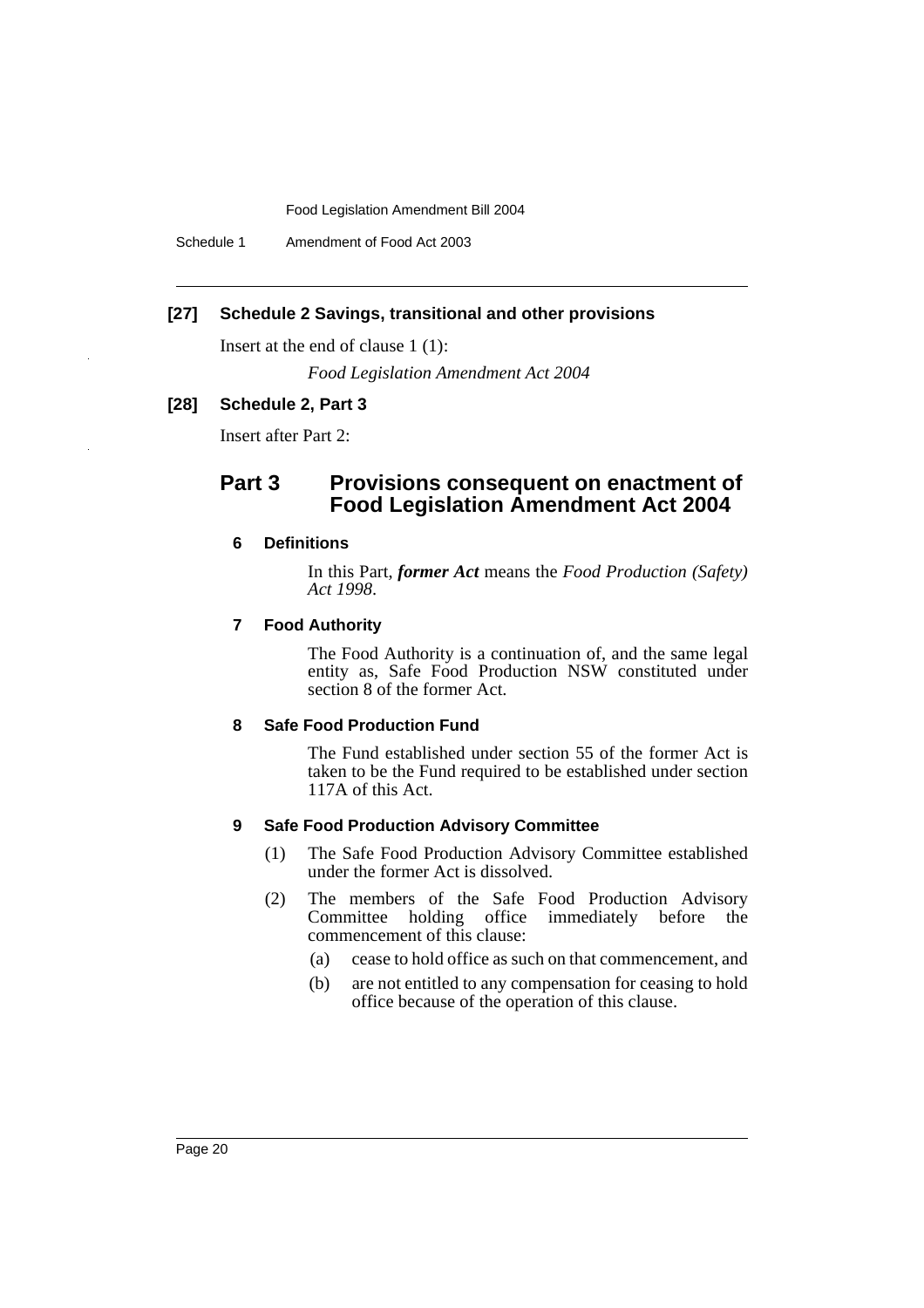Amendment of Food Act 2003 **Schedule 1** and the state of the Schedule 1

### **10 Chief Executive Officer of Safe Food**

The person holding office as the Chief Executive Officer of Safe Food Production NSW immediately before the commencement of this clause:

- (a) ceases to hold that office on that commencement, and
- (b) is not entitled to any compensation for ceasing to hold that office because of the operation of this clause, and
- (c) is taken to have been appointed to the office of the Director-General of the NSW Food Authority on the same terms and conditions specified in the person's contract of employment as Chief Executive Officer of Safe Food Production NSW and for the remainder of the person's term of office as Chief Executive Officer, and
- (d) despite paragraph (c), may be removed from office in accordance with the *Public Sector Employment and Management Act 2002*.

#### **11 Transfer of certain staff of Department of Health**

- (1) The Minister may direct, by order in writing, that any specified members of staff of the Department of Health be transferred to the Food Authority.
- (2) An order may be made under subclause (1) only with the concurrence of the Minister for Health.
- (3) Each person transferred under subclause (1) becomes a member of staff of the Food Authority and continues (until other provision is duly made) to be employed in accordance with the awards, agreements and determinations applying, immediately before the transfer, to the person as a member of staff of the Department of Health.
- (4) An order may only be made under this clause within the period of 2 years after the commencement of this clause.

### **12 Transfer of certain staff of area health services**

(1) The Minister may direct, by one or more orders in writing, that any specified members of staff of an area health service (within the meaning of the *Health Services Act 1997*) be transferred to the Food Authority.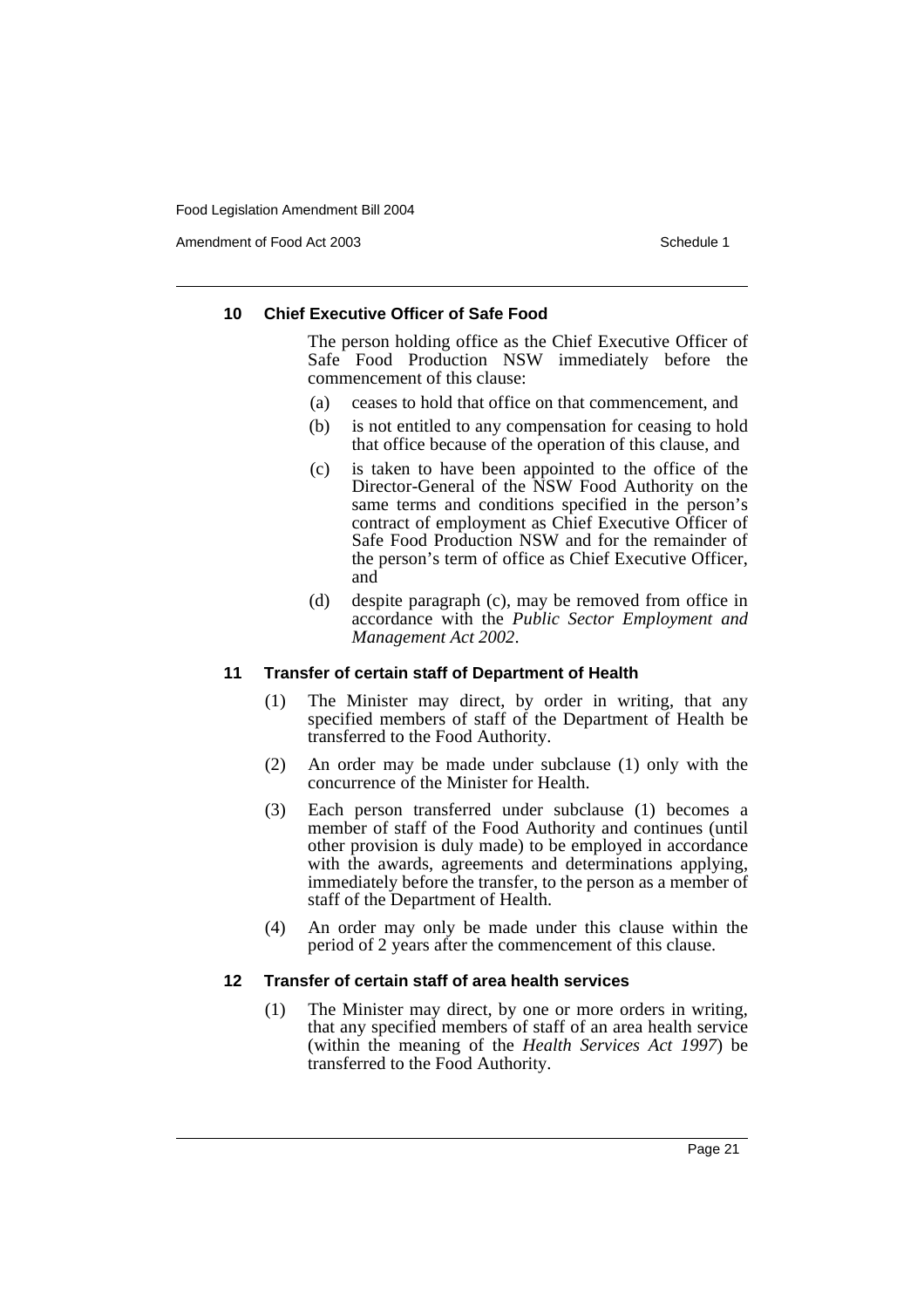- (2) An order may be made under subclause (1) only with the concurrence of the Minister for Health.
- (3) Each person transferred under subclause (1) becomes a member of staff of the Food Authority and continues (until other provision is duly made) to be employed in accordance with arrangements:
	- (a) agreed to by the Department of Health, the Public Employment Office, the Public Service Association and the Health Services Union, and
	- (b) set out in the order made under subclause (1) transferring the person.
- (4) An order may only be made under this clause within the period of 2 years after the commencement of this clause.

#### **13 Authorised officers**

Despite clause 3 of this Schedule, a person taken to be appointed as an authorised officer by operation of that clause because the person was appointed as an inspector under the *Food Act 1989* by the Director-General of the Department of Health, ceases to hold the office of authorised officer on the commencement of this clause.

#### **14 Orders and improvement notices**

An order made under Division 3 of Part 5 of the former Act, or an improvement notice or prohibition order made under Division 4 of that Part, and in force immediately before the commencement of this clause continues to have effect, and may be enforced, as if those provisions of that Act had not been repealed.

#### **15 Regulations**

- (1) A regulation under the former Act that was in force immediately before the repeal of a provision of the former Act under which the regulation was made is taken to have been made under this Act and may be amended or repealed accordingly.
- (2) For the purposes of the *Subordinate Legislation Act 1989*, a regulation referred to in subclause (1) is taken to have been made on the commencement of this subclause.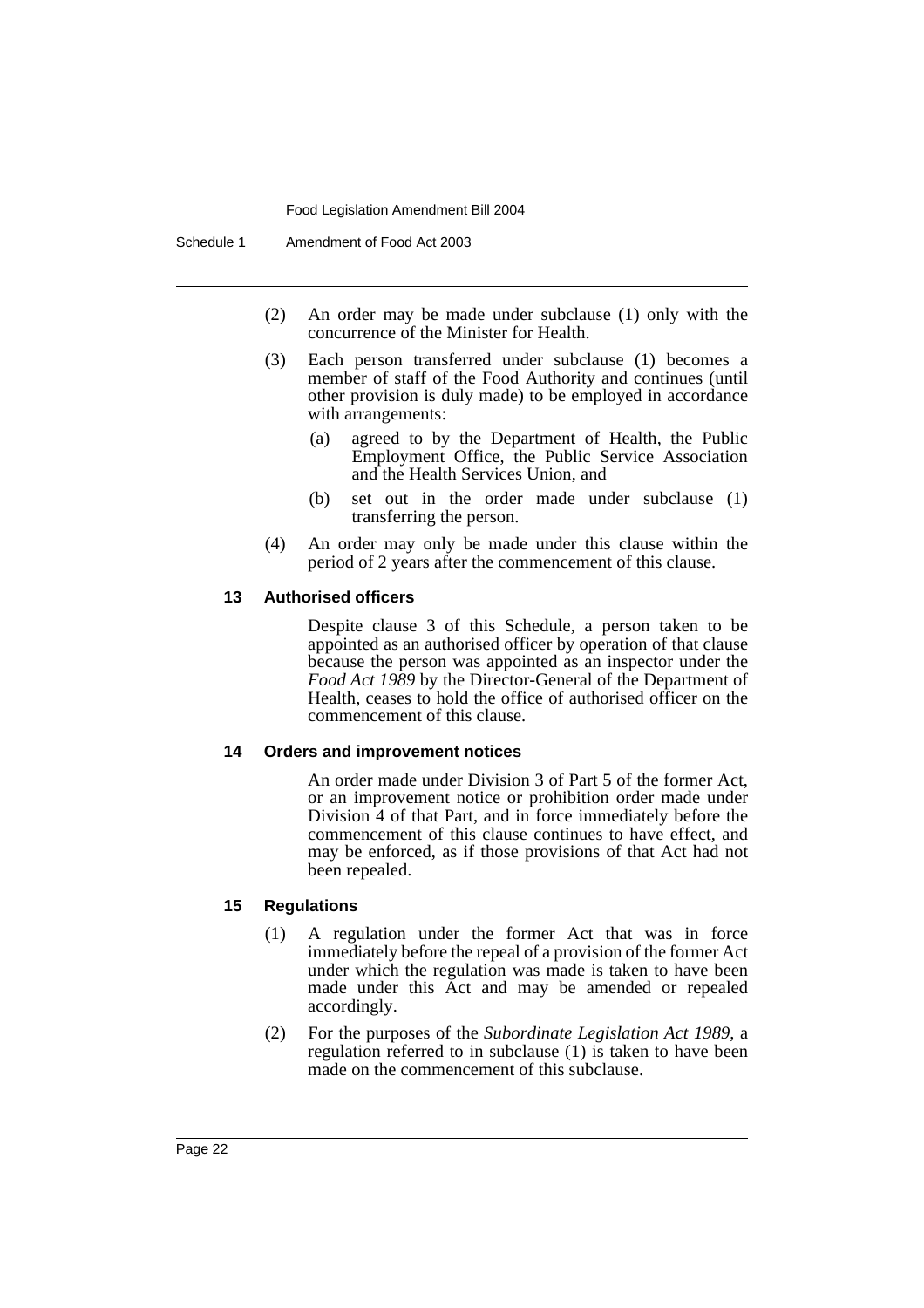Amendment of Food Act 2003 **Schedule 1** and the state of the Schedule 1

(3) Until the commencement of sections 93 and 96, a food safety scheme may make provision in relation to the preparation, implementation, maintenance, monitoring, certification and auditing of food safety programs that is inconsistent with those sections.

#### **16 Orders of Minister in relation to assets of former authority**

- (1) The Minister may give the Food Authority a direction, in writing, that specified assets of a former authority transferred to the Food Authority by the operation of clause 4 of Schedule 5 to the former Act are to be used for specified purposes only.
- (2) Before giving a direction under subclause (1), the Minister must consult with:
	- (a) the New South Wales Dairy Industry Conference, if the former authority was the New South Wales Dairy Corporation, or
	- (b) the consultative body established under section 102 (2) (z) for the meat industry, if the former authority was the New South Wales Meat Industry Authority.
- (3) In this clause, *former authority* means:
	- (a) the New South Wales Dairy Corporation dissolved under clause 3 (1) of Schedule 5 to the former Act, and
	- (b) the New South Wales Meat Industry Authority dissolved under clause 3 (2) of Schedule 5 to the former Act.

#### **17 Private and subsidiary corporations**

- (1) A private corporation established, or an interest in a private corporation acquired, under section 15A of the former Act is taken to have been established or acquired by the Food Authority under section 109C of this Act.
- (2) An approval given under section 15B (2) of the former Act, and in force immediately before the repeal of that provision, is taken to have been given to the Food Authority under section 109D (2) of this Act.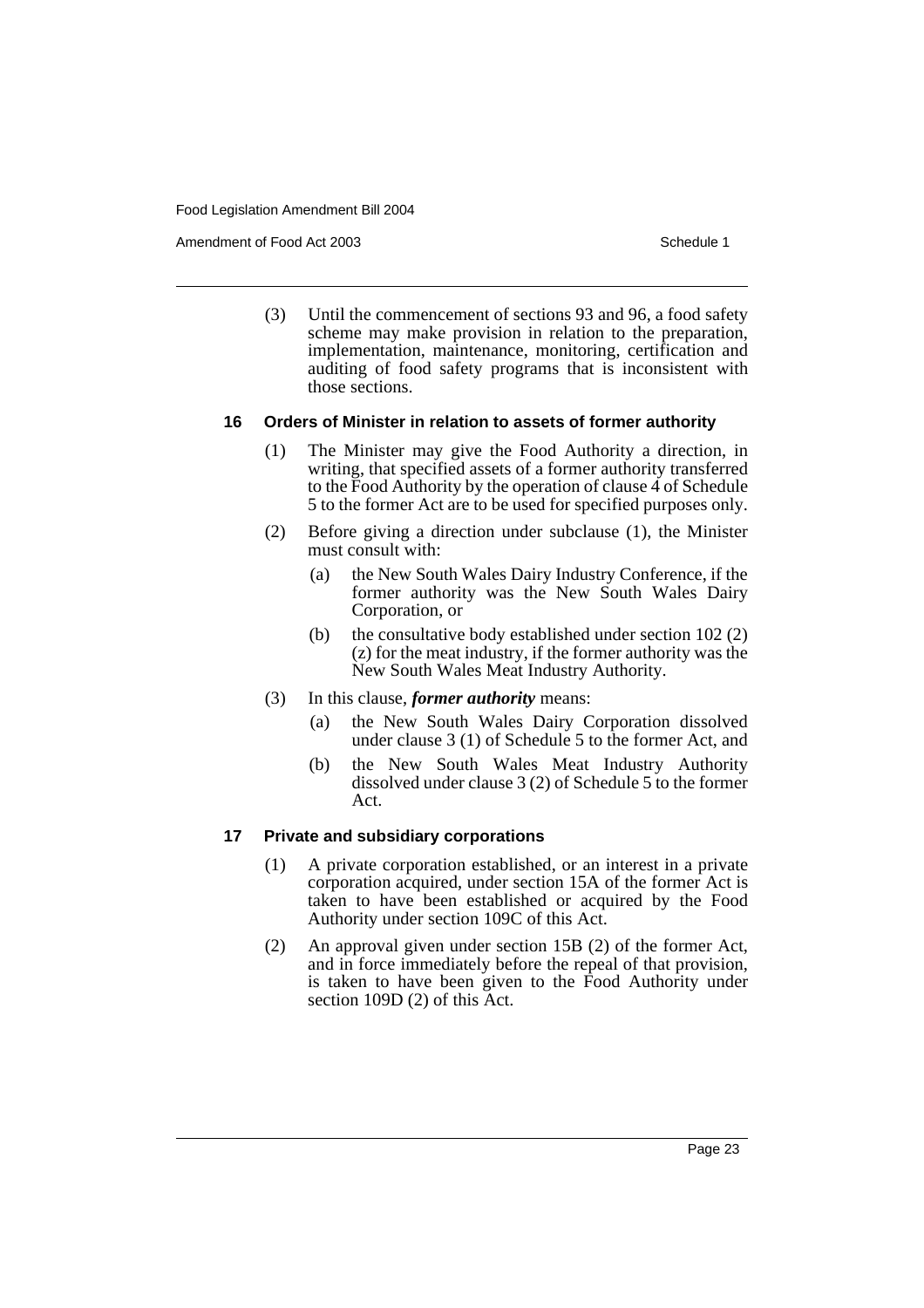Schedule 1 Amendment of Food Act 2003

- (3) A delegation in force under section 15C of the former Act immediately before the repeal of that provision is taken to have been given by the Food Authority under section 109E of this Act and continues to have effect as if it had been given under this Act.
- (4) Subclause (3) applies only to the extent to which a delegation relates to a function that is of the same kind as a function that the Food Authority has under the *Dairy Industry Act 2000*.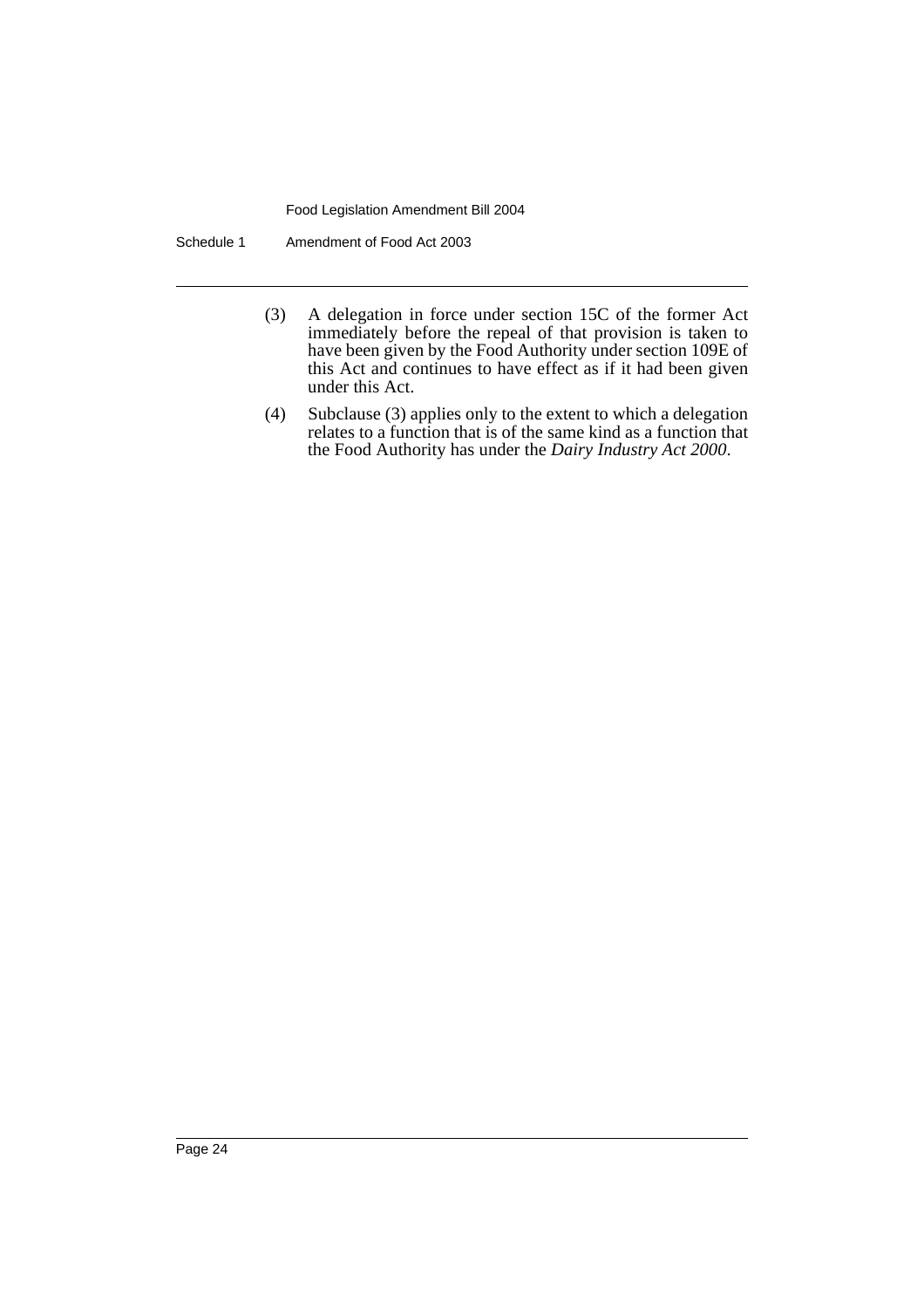Amendment of other Acts and regulations **Schedule 2** Schedule 2

### **Schedule 2 Amendment of other Acts and regulations**

(Section 4)

### **2.1 Agricultural Tenancies Act 1990 No 64**

#### **Schedule 1 Improvements that a tenant may make as of right**

Omit "*Food Production (Safety) Act 1998*" from item 10. Insert instead "*Food Act 2003*".

### **2.2 Dairy Industry Act 2000 No 54**

#### **[1] Long title**

Omit "Safe Food Production NSW".

Insert instead "the NSW Food Authority".

#### **[2] Section 3 Definitions**

Omit the definitions of *dairy product*, *milk* and *Safe Food*.

### **[3] Section 3**

Insert in alphabetical order:

*dairy product* means any food, not being milk, in the production of which:

- (a) milk is used, or
- (b) any substance produced from milk is used.

*Food Authority* means the NSW Food Authority constituted by the *Food Act 2003*.

*milk* means the mammary secretion of a milking animal obtained from one or more milkings and intended for human consumption as a liquid or for further processing, but does not include colostrum.

#### **[4] Sections 5 (2), 6 (2), 7 (1) (d) and (2), 11 (2), 12 (5), 13 (1) and (4), 14 (5), 16, 17, 20 (1) and (3), 21, 22 and 23 (2) (b)**

Omit "Safe Food" wherever occurring.

Insert instead "the Food Authority".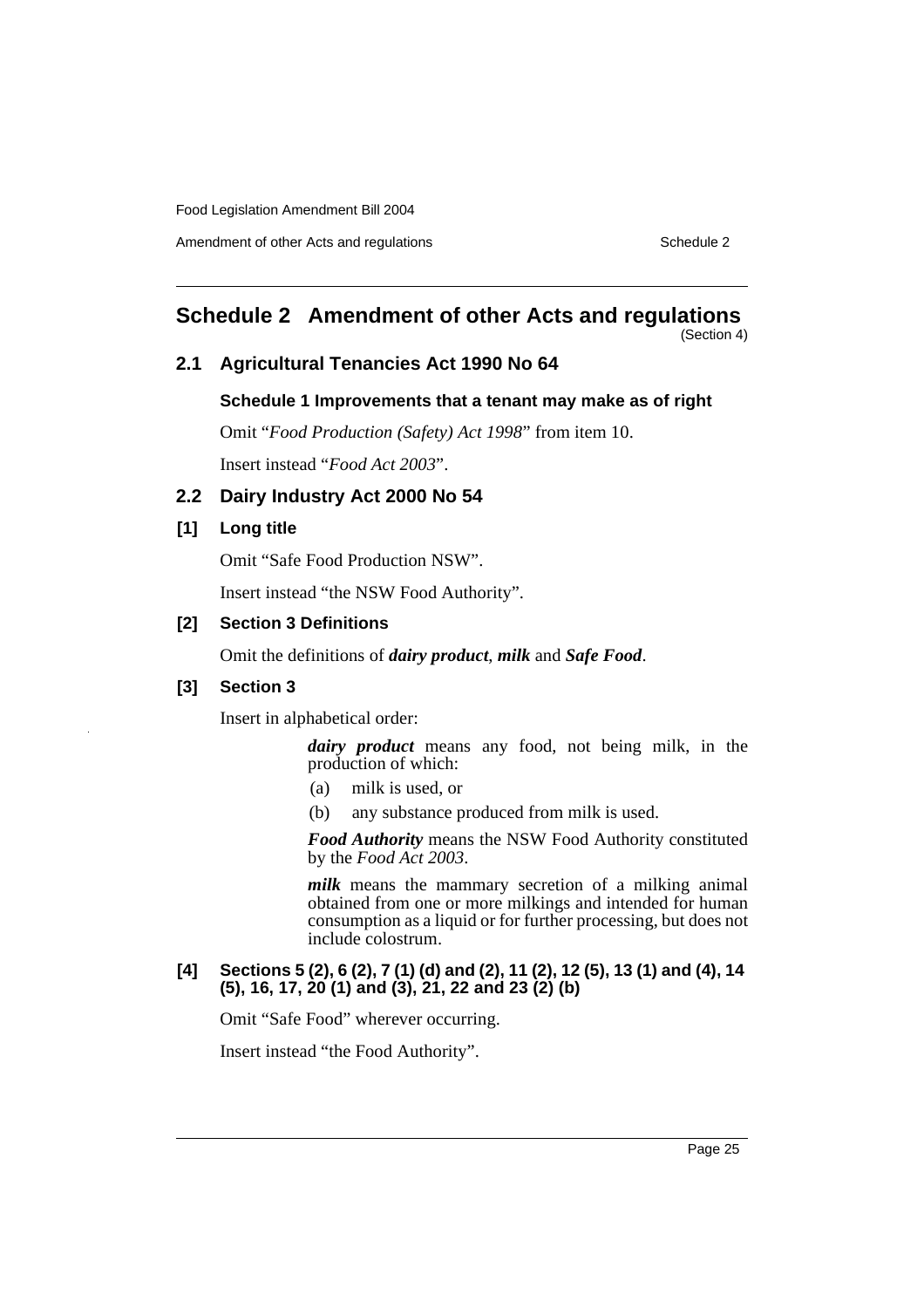Schedule 2 Amendment of other Acts and regulations

### **[5] Sections 5 (2) (c) and 14 (5)**

Omit "*Food Production (Safety) Act 1998*" wherever occurring. Insert instead "*Food Act 2003*".

### **[6] Section 6 (2) (b)**

Omit "pursuant to section 10 of the *Food Production (Safety) Act 1998*". Insert instead "in accordance with section 109 of the *Food Act 2003*".

### **[7] Sections 10 (1), 11 (1), 12 (1) and (2)**

Omit "Safe Food" wherever occurring. Insert instead "The Food Authority".

### **[8] Part 3, heading**

Omit "**Safe Food**". Insert instead "**Food Authority**".

### **[9] Sections 12 (4) and 15**

Omit "Safe Food" wherever firstly occurring. Insert instead "The Food Authority".

### **[10] Sections 12 (4) and 15**

Omit "Safe Food" wherever secondly occurring. Insert instead "the Food Authority".

### **[11] Section 15 Funding of operations of Food Authority**

Omit "*Food Production (Safety) Act 1998*" where secondly occurring. Insert instead "*Food Act 2003*".

### **[12] Sections 20 (1) and 21**

Omit "Chief Executive Officer" wherever occurring. Insert instead "Director-General of the Authority".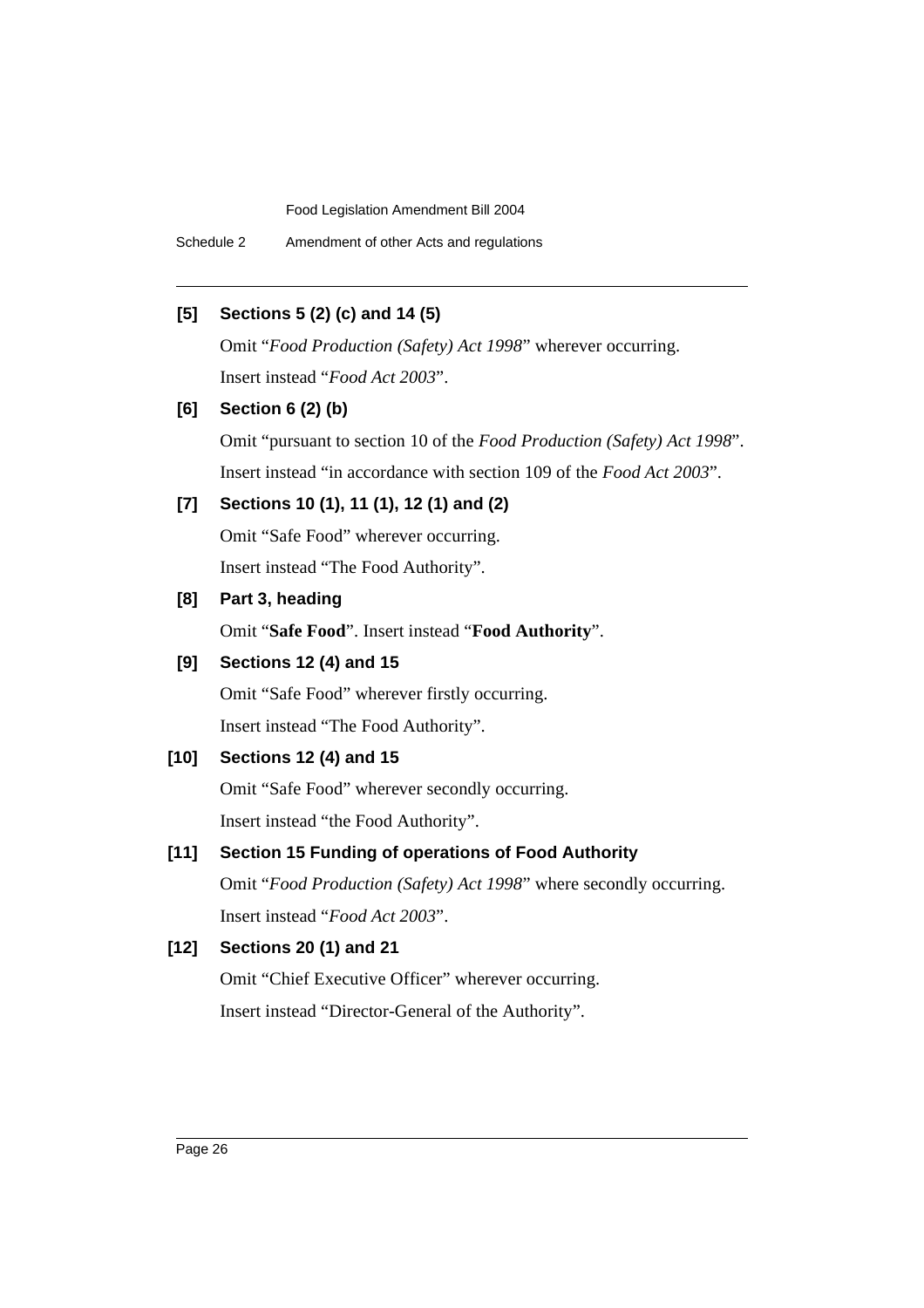### **[13] Section 20 (3)**

Omit "Chief Executive Officer" wherever occurring.

Insert instead "Director-General".

### **[14] Section 22**

Omit "Chief Executive Officer".

Insert instead "Director-General of the Food Authority".

### **[15] Schedule 2 Savings and transitional provisions**

Omit clauses 11 and 12.

### **2.3 Fines Act 1996 No 99**

### **Schedule 1 Statutory provisions under which penalty notices issued**

Omit "*Food Production (Safety) Act 1998*, section 62".

Insert instead "*Food Act 2003*, section 120".

### **2.4 Fisheries Management (General) Regulation 2002**

### **Clauses 286 (e), 287 (2) (g) and 288 (e)**

Omit "the *Food Production (Safety) Act 1998*)" wherever occurring. Insert instead "that Act".

### **2.5 Law Enforcement (Powers and Responsibilities) Act 2002 No 103**

**[1] Schedule 2 Search warrants under other Acts**

Omit "*Food Production (Safety) Act 1998*, section 25".

**[2] Schedule 4 Amendment of other Acts and instrument**

Omit Schedule 4.39.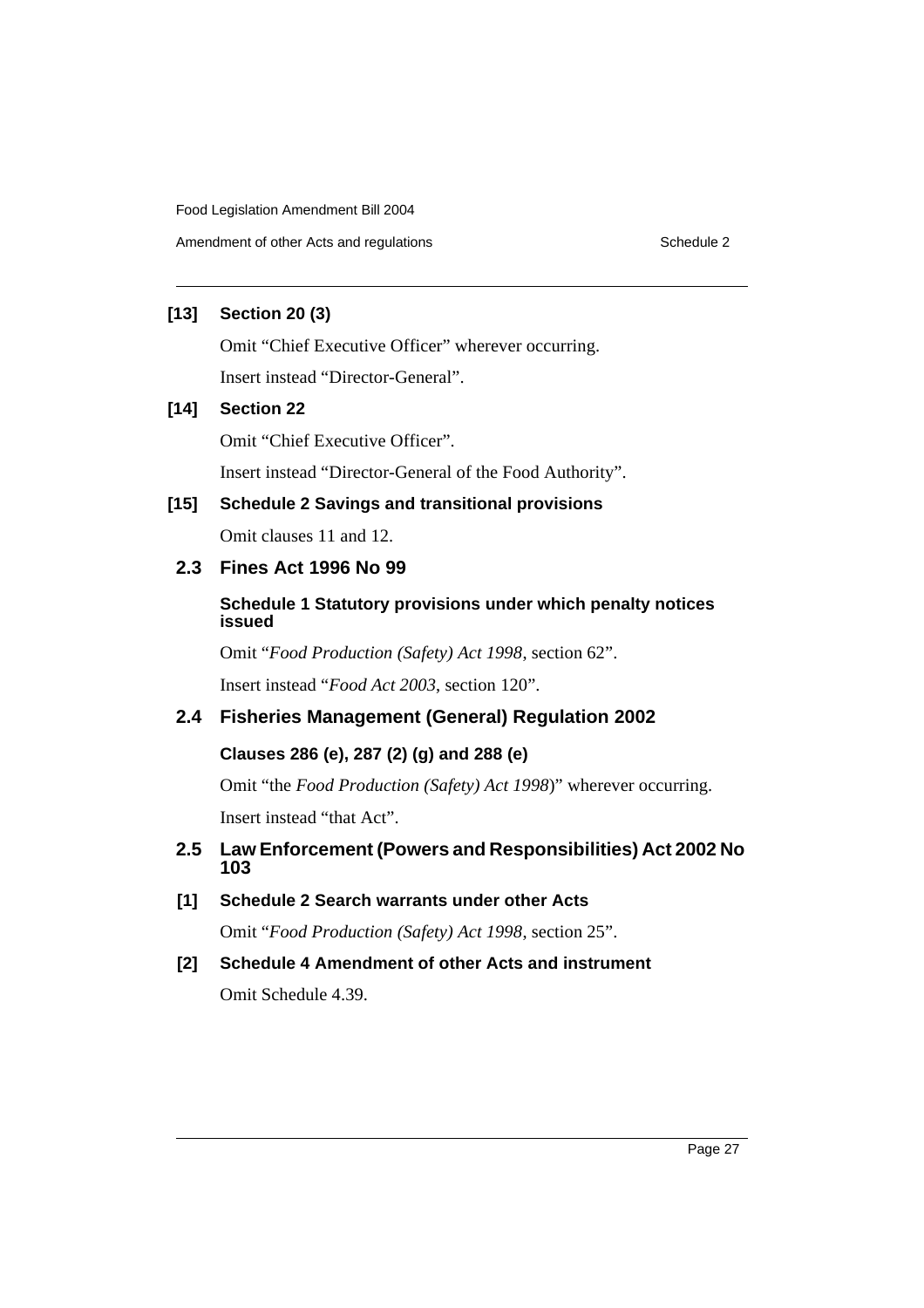### **2.6 Marketing of Primary Products Act 1983 No 176**

#### **Section 135 Functions of boards etc not affected**

Omit section 135 (2).

### **2.7 Meat Industry Act 1978 No 54**

#### **[1] Section 3**

Insert after section 2:

#### **3 Definition**

In this Act, the *Food Authority* means the NSW Food Authority constituted by the *Food Act 2003*.

#### **[2] Sections 4–7**

Omit the sections.

### **[3] Part 4, heading**

Omit the heading.

### **[4] Part 5 Meat Industry Consultative Council**

Omit the Part.

#### **[5] Sections 59A (1), (3), (4) and (5), 59C (1), (3), (4), (5) and (6), 59D (1) and (2), 59E (1), 59F (1), (3) and (8), 59H (2), 59I (1) and (3), 59J (2) (b), 59K (1) and (2), 59L (1) and (3), 59N and 66**

Omit "Safe Food" wherever occurring.

Insert instead "the Food Authority".

#### **[6] Sections 59J (1), 59L (2), 63 and 67**

Omit "Safe Food" wherever firstly occurring.

Insert instead "The Food Authority".

### **[7] Sections 59J (1), 59L (2) and 67**

Omit "Safe Food" wherever secondly occurring.

Insert instead "the Food Authority".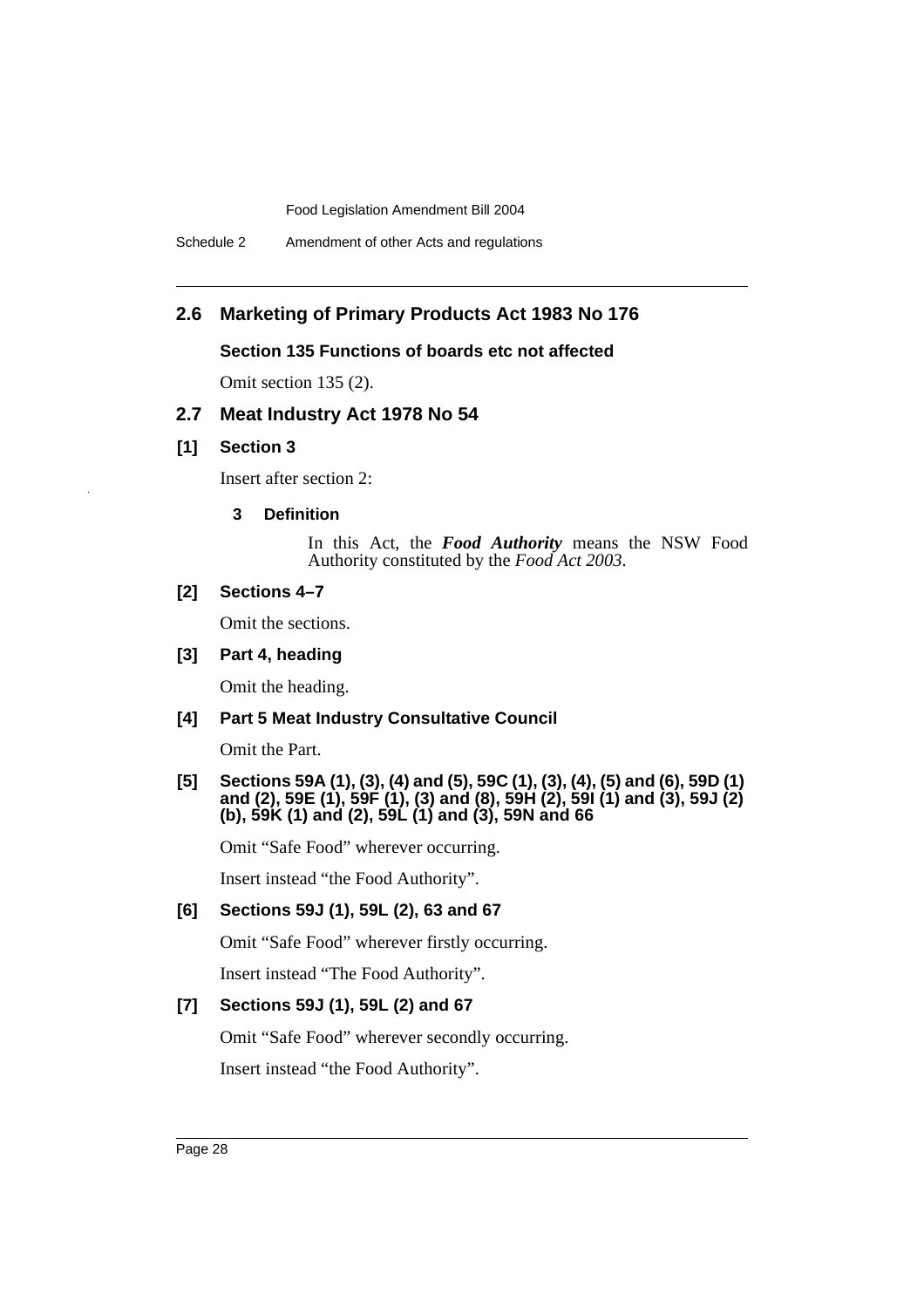### **[8] Section 67 Funding of operations of Food Authority**

Omit "*Food Production (Safety) Act 1998*".

Insert instead "*Food Act 2003*".

### **[9] Section 80 Repeals**

Omit the section.

### **[10] Schedule 1 Repeals**

Omit the Schedule.

### **[11] Schedule 2 Constitution and procedure of Meat Industry Consultative Council**

Omit the Schedule.

### **[12] Schedule 6 Savings, transitional and other provisions**

Insert at the end of clause 1A (1):

*Food Legislation Amendment Act 2004*

#### **[13] Schedule 6, clauses 1–8**

Omit the clauses.

### **2.8 National Parks and Wildlife Act 1974 No 80**

### **[1] Section 5 Definitions**

Insert in alphabetical order in section 5 (1):

*game animal* means any of the following animals that is not husbanded in the manner of a farmed animal and is killed in the field:

- (a) any goat, kid, swine, deer, rabbit, hare, camel, donkey, horse or bird,
- (b) any fauna permitted to be harmed for the purposes of sale in accordance with a licence under this Act.

### **[2] Sections 104 (1A) and 154 (d1)**

Omit "(within the meaning of the *Meat Industry Act 1978*)" wherever occurring.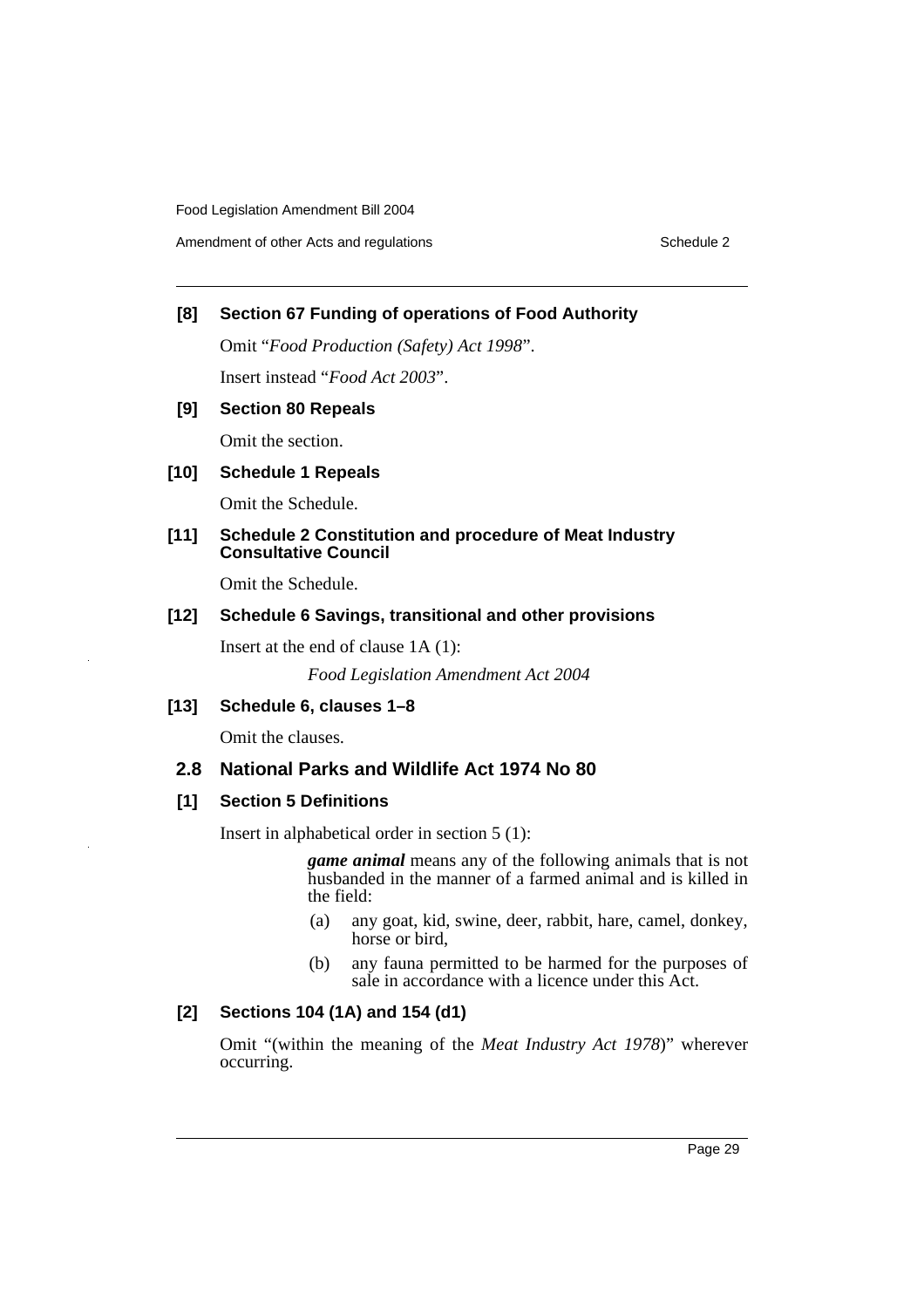### **2.9 Public Finance and Audit Act 1983 No 152**

#### **[1] Schedule 2 Statutory bodies**

Insert "NSW Food Authority" in alphabetical order.

### **[2] Schedule 2**

Omit "Safe Food Production NSW".

### **2.10 Public Sector Employment and Management Act 2002 No 43**

### **Schedule 1 Departments**

Omit:

| <b>Safe Food Production</b> | Chief Executive Officer of Safe Food |
|-----------------------------|--------------------------------------|
| NSW                         | <b>Production NSW</b>                |

Insert in appropriate order:

NSW Food Authority Director-General of the Authority

### **2.11 Search Warrants Act 1985 No 37**

### **Section 10 Definitions**

Omit "section 25 of the *Food Production (Safety) Act 1998*," from the definition of *search warrant*.

### **2.12 Stock Diseases (General) Regulation 1997**

#### **[1] Clause 10 Notification of suspected tuberculosis**

Omit clause 10 (2) (a). Insert instead:

(a) a person engaged in inspecting any stock or carcass for the purposes of the *Food Act 2003*, and